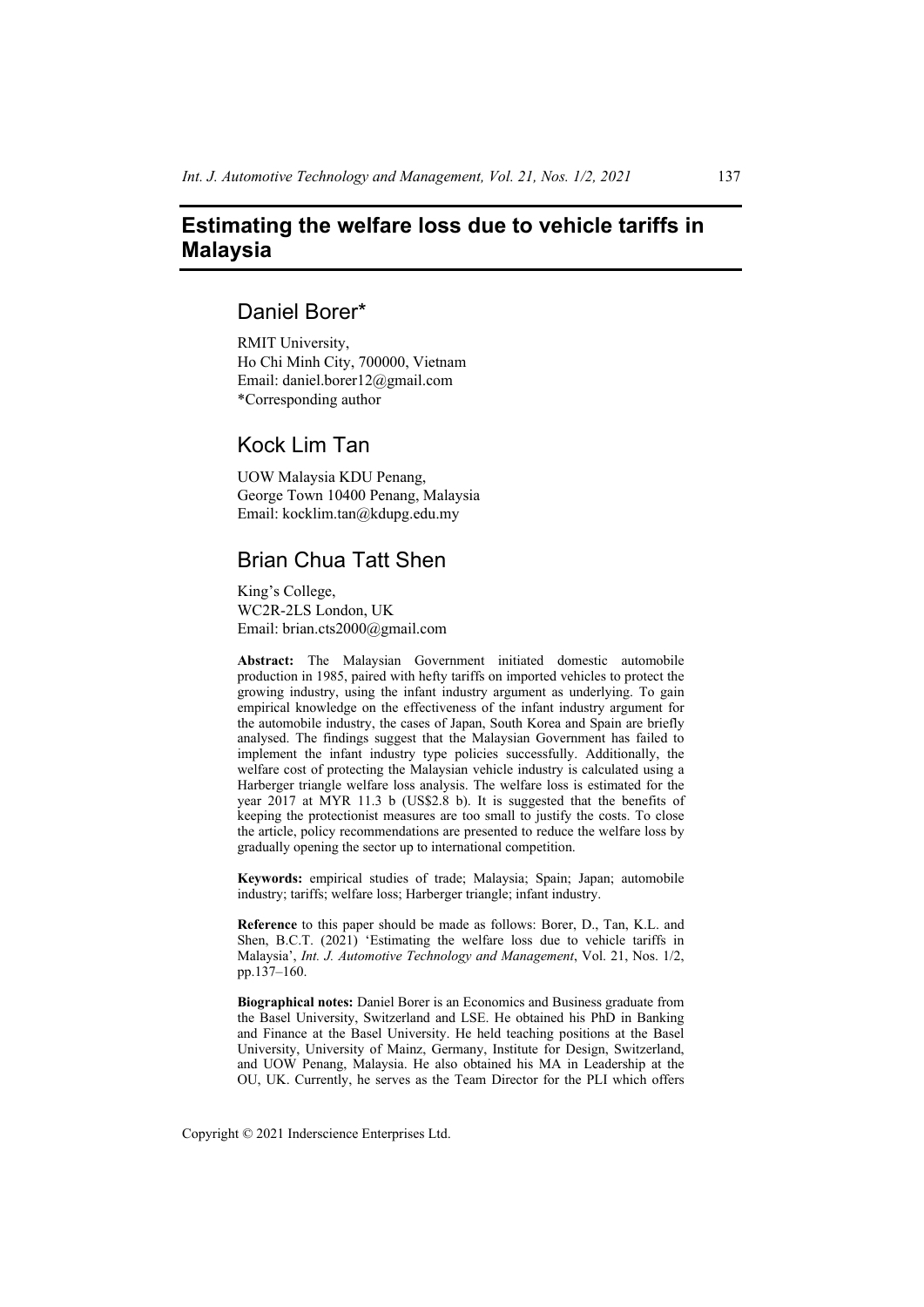#### 138 *D. Borer et al.*

leadership and anticorruption seminars for high ranking government officials. He teaches Economics and Business at the RMIT University in Ho Chi Minh City, Vietnam. He is an active researcher in economic market inefficiencies with practical relevance, recording several publications.

Kock Lim Tan is a Senior Lecturer in the School of Business, UOW Malaysia KDU Penang University College, lecturing Finance, Banking and Business subjects. He is an active researcher on organisational excellence. Before joining the UOW Malaysia KDU Penang University College, he was a Lecturer at University Tunku Abdul Rahman (UTAR), Kampar, Perak for five years. During his career, he gained vast leadership and management skills. Prior to his career as a Lecturer, he was a banker for more than ten years holding various supervisory positions. He is a member of associate membership of the Asian Institute of Chartered Bankers (AICB).

Brian Chua Tatt Shen is a Law student at the King's College London with an interest in emerging technologies and is Vice President of KCL Blockchain. He is an avid reader, programmer and has a strong passion towards the interconnectivity between technology, enterprise and law.

This paper is a revised and expanded version of a paper entitled 'Estimating the welfare loss due to vehicle tariffs in Malaysia' presented at ICOTECH 2018, Penang, Malaysia, 17–18 November 2018.

### **1 Introduction**

When Malaysia launched its local vehicle manufacturer Proton in 1985 under PM Mahathir, it was accompanied by hefty tariffs on vehicle imports to allow the local car industry to develop. As it became evident that the measures did not result in an internationally competitive car industry, the hefty tariffs, which range from a total of 70% up to 115% (MAA, 2018a) have received much criticism. Nehru (2012) noted that "Malaysia has so far failed to establish an internationally competitive car industry." Economist Amillurah also questioned the protectionist barriers as a response to Malaysia's new PM mentioning the possibility of further limiting car imports (*StarBiz*, 2018). Criticism became even more prevalent as Mahathir, in his second term as PM from 2018–2020, attempted to re-launch the national car, suggesting the introduction of a new brand (Leong, 2018).

The main argument of the advocates of the protective measures, on the other hand, is employment, and to a lesser degree, the contribution of the car industry towards the Malaysian economy. According to the Malaysian MITI, the industry employs 710,000 people (5% of total employment) and contributes to the GDP with approx. 160 b MYR (40 b USD), an equivalent to 4% of Malaysia's GDP. Dato Mustapa, Minister of the Malaysian MITI, praising the growth of Malaysia's car industry, claimed that "the growth of the automotive industry has created new career opportunities for Malaysians" in which over 27,000 new jobs have been created within 2018 (MAI, 2018). Malaysia's PM Mahathir claimed during his 2nd mandate, that if the national automobile industry would be given up, "There is no more national car. No more automotive industry. The workers, engineers, managers wouldn't have jobs anymore." Furthermore, he provocatively claimed that without the automobile industry, "Malaysia would become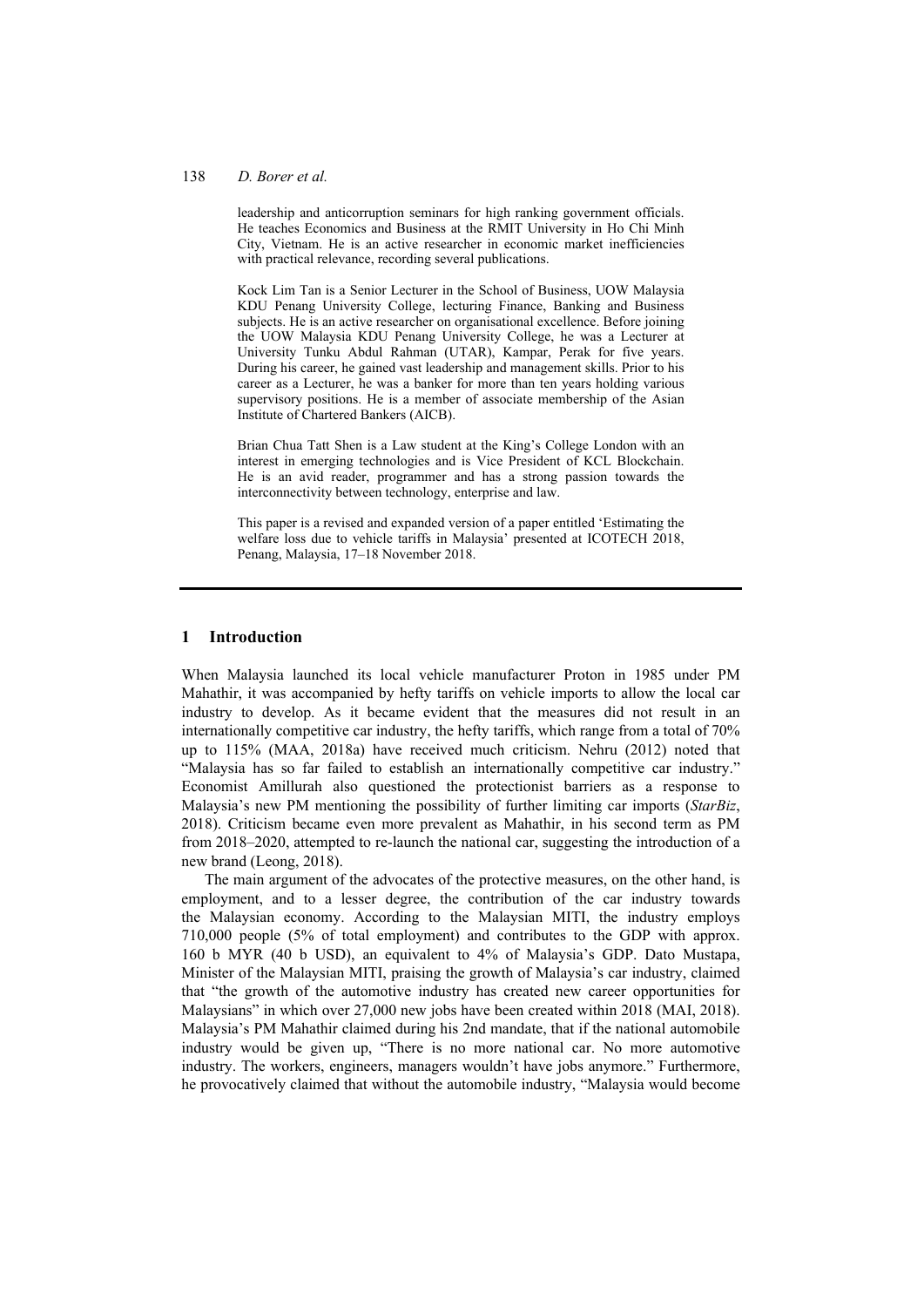a country of consumers, paddy field planters and fishermen. Forget about Vision 2020" (*The Straits Times*, 2018).

The estimate of people employed in the industry varies, as other experts estimate that only 355,000 workers had been employed in 2017 (Hirschmann, 2019). Based on publications of the Malaysian domestic vehicle manufacturers, approx. 20,500 workers are employed at the domestic companies (Perodua, 2020; Proton, 2020) which suggest that the latter estimates might be more accurate.

Despite the heated debate on this topic, no estimates on the welfare cost resulting from the protective measures have been undertaken so far. The main objective of this article is to close this gap, providing actual numbers on the costs for Malaysia of maintaining the tariff on imported vehicles, which hopefully allow for a more informed and constructive debate.

The paper is structured as follows. Section 2 presents the theory on the Harberger triangle along with a literature review. Section 3 presents the theory on the infant industry argument as well as brief case studies on the automobile industries of Japan, Korea and Spain, in the context of infant industry cases and contrasting it with the Malaysian case. Section 4 presents the calculation of the estimate on the welfare loss of Malaysia's protectionism on its automobile market. Section 5 concludes this article with policy recommendations.

#### **2 Economic theory on welfare loss due to taxation**

#### *2.1 The Harberger triangle*

One of the first economists to develop a method of calculating the welfare losses due to taxation is Duipuit (1844). Still, the specific deadweight loss of taxes is most often associated to Harberger (1964a, 1964b, 1971), a US-economist who specialised in public finance. The standard textbook graph of this theory is presented in Figure 1 in the case for perfect elastic supply as this will be relevant for the subsequent analysis. As the case presented in this article relates to a tariff, rather than a tax, an introduction of a tariff of *τ* on an import good will be modelled. The tariff increases the price of the imported good from  $p_1$  to  $p_2$ , which reduces demand from  $q_1$  to  $q_2$ . This decrease will be more pronounced in case of an inelastic demand if substitute goods are lacking. In the case of imported goods, a perfectly elastic supply is often assumed due to the atomistic competition structure of world markets. Figure 1 presents the model. It can be seen that the welfare loss is solely attributable to the loss of consumer rent.

Figure 1 exclusively presents the supply by foreign firms. For the case that will be analysed later, it is helpful to separate the domestic from the foreign supply, as, firstly, a tariff does not apply to domestic suppliers, and secondly, domestic supply is rarely perfectly elastic.

As most readers will be familiar, the rationale for the welfare loss are consumers who are discouraged by the high price of the good due to the taxation and therefore, either shift consumption to substitute goods rendering inferior utility or, in the lack of valid alternatives, stop consuming. The welfare loss incurred by these consumers is represented by the deadweight loss or Harberger triangle. Furthermore, consumers who still purchase the good despite of the higher price will need to allocate a higher portion of their budget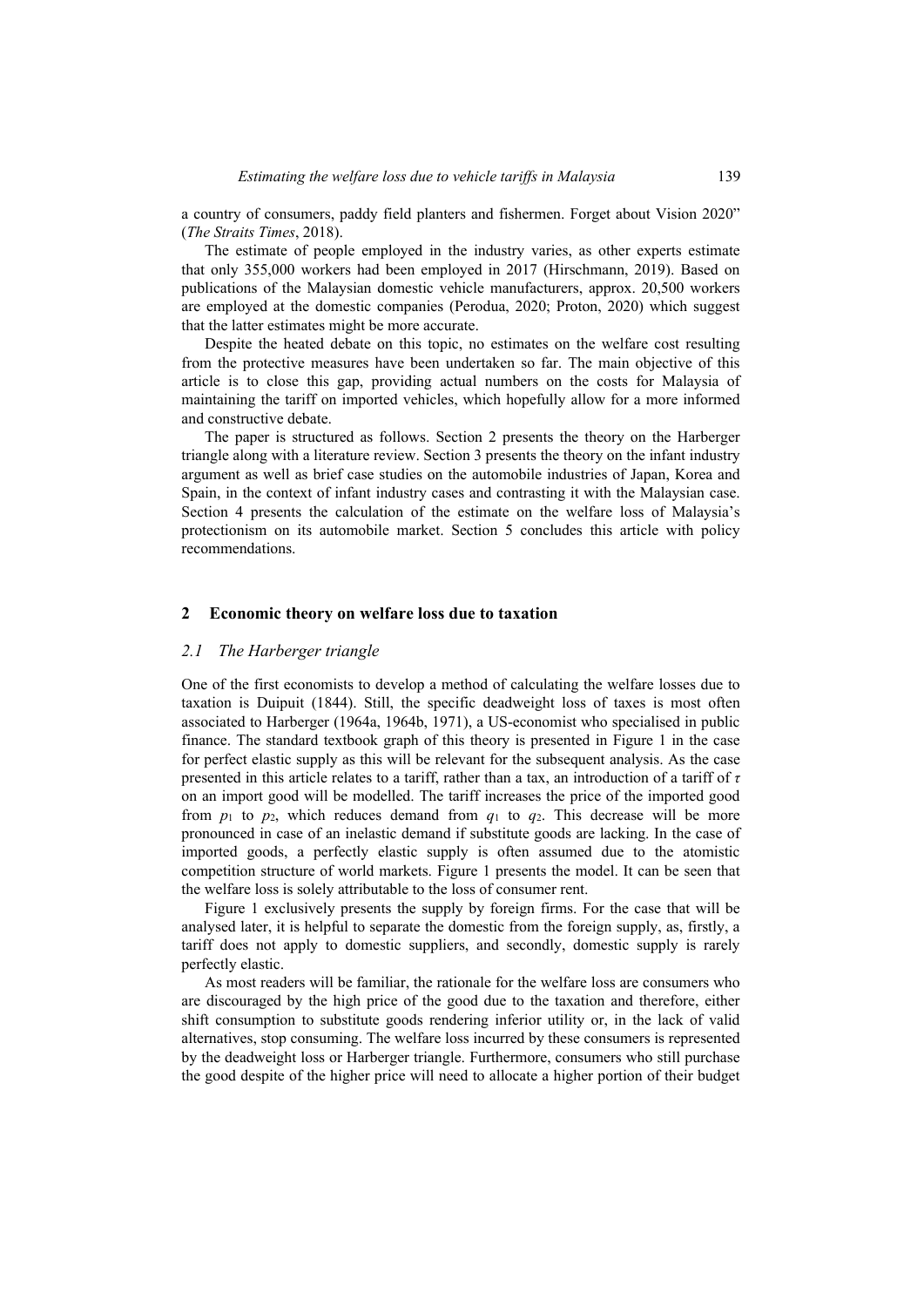to acquire this good, thereby reducing consumption of other goods. The welfare loss of these type of consumers is captured by the government as tax income and thus, is typically not considered a welfare loss.





## *2.2 Calculation of the Harberger triangle to estimate welfare loss*

Harberger's prominence with regards to the deadweight loss of taxes or tariffs is not only due to his effort in presenting the theoretical rationale of it, but to practical applications of the theory which he presented during the 1950s and 1960s (Harberger, 1954, 1964a, 1964b). The calculation of Harberger's triangle in Figure 1 is represented by:

*Welfare loss* = 
$$
\frac{1}{2}(p_2 - p_1)(q_1 - q_2)
$$

Harberger's methodology has not been free of critique as Hines (1999) highlights. An intense debate on the use of consumer surplus for welfare considerations was already ongoing before Harberger's seminal articles. Marshall (1920) conceded that calculating consumer surplus is only valid if constant marginal utility of incomes over all goods is assumed. He also noted that difficulties arise when adding the welfare losses of several goods simultaneously, for example, when the implemented tax affects a series of differentiated goods. Walras (1954) criticised the use of a consumer surplus in general, claiming that it isolates the decision to consume and focuses on only one good, disregarding the potential utility gained when using the income for alternate goods. There is some consensus that caution needs to be applied when using this methodology for a complex model with several goods. Still, if the analysis is limited to one single good, the results can be considered more relevant.

Before using Harberger's theoretical framework to calculate the welfare losses for the Malaysian vehicle industry, the infant industry argument will be discussed as it represents one additional, key element to understand the rationale of the protection of the automobile industry.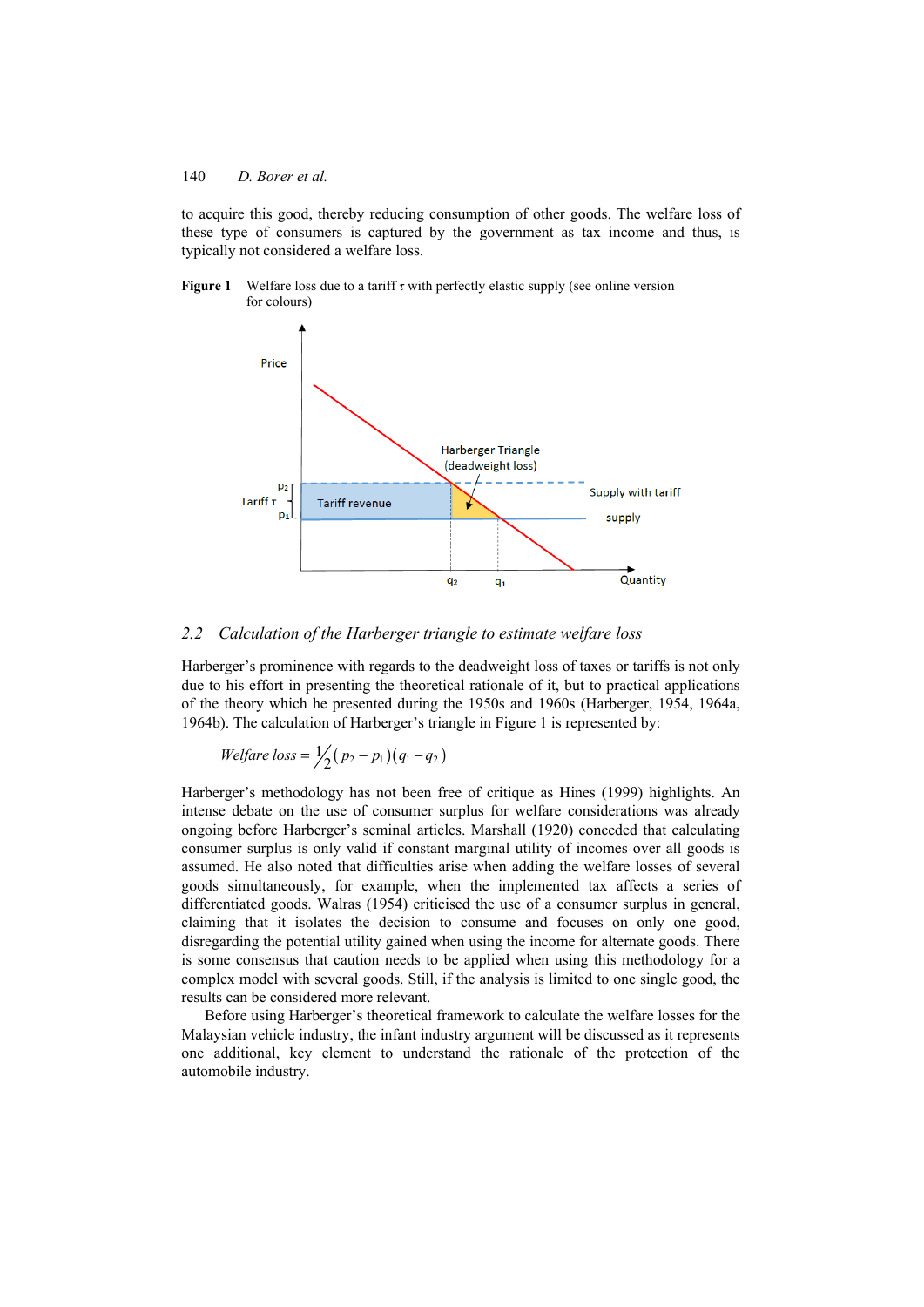#### **3 The infant industry argument**

The infant-industry argument suggests that a government can build up a previously non-existing or small industry in their country by assisting it for a limited period of time. The government assistance mainly is through protectionist measures which reduces foreign competition and allows the crescent industry to be a privileged or sole supplier for the domestic market. In most cases, the government will flank the protectionist measures with additional subsidies or/and investment schemes especially if the industry is non-existing.

The argument was first mentioned by Alexander Hamilton, as part of a speech to the House of Representatives of the newly founded USA in 1791. In his speech, Hamilton's (1791) intention was to protect the cotton industry of the young union. Hamilton's (1791) argument was further developed and scrutinised by German economist List (1910), who advocated for protectionism against the technologically advanced British industry, comparing it to an unfair boxing fight between a child and an adult.

During the outbreak of the Industrial Revolution, many favoured protectionism, justifying it with the infant industry argument. Still, economists of the time also warned not to use it indiscriminately but only if certain conditions are met. Mill (1848) warned that protected industries need a projection of eventually becoming self-sustainable and competitive. Bastable (1891) added that the initial costs incurred by the protection need to be outweighed by the future benefits of the developed industry. If these conditions are not met, the infant industry argument becomes invalid (Govers, 2012). In a more recent study, Melitz (2005) presents a model that suggests that the infant industry argument is generally inefficient, but those inefficiencies are minimised by implementing quotas as opposed to tariffs. He also claims that the reduction of protectionism is best done gradually.

The infant industry argument has often been used to justify protecting technologically intense industries such as the manufacturing sector due to its high fixed costs and its potential for economies of scale. In numerous occasions, the vehicle manufacturing industry has been protected by governments under the premise of the infant industry not only due to economic arguments but also to raise the nation's prestige by having a 'national car'. In some cases, the infant industry argument was successful in promoting a domestic automobile industry, prominent examples being Japan, South Korea (Lee, 1997), and more recently, China (He and Yong, 1999).

Porter (1990) discusses the competitive advantage of nations, giving some insight into the conditions of building up a domestic industry to make it globally competitive. To succeed, Porter (1990, p.82) suggests to allow a certain degree of domestic competition as companies "must also have active domestic rivals who create pressure to innovate." Furthermore, on the timeline, he suggests tax relief to emerging companies for 5 or more years [Porter, (1990), p.86]. He further suggests that "it often takes more than a decade for an industry to create comparative advantage" [Porter, (1990), p.87]. Jacobsson (1993), using the case of South Korea, suggests an even longer period of 20 years for the infant industry argument, basing his claim on the long learning curve.

To gain empirical knowledge on the infant industry argument with respect to the automobile sector, the cases of Japan, South Korea, Spain and Malaysia are presented next.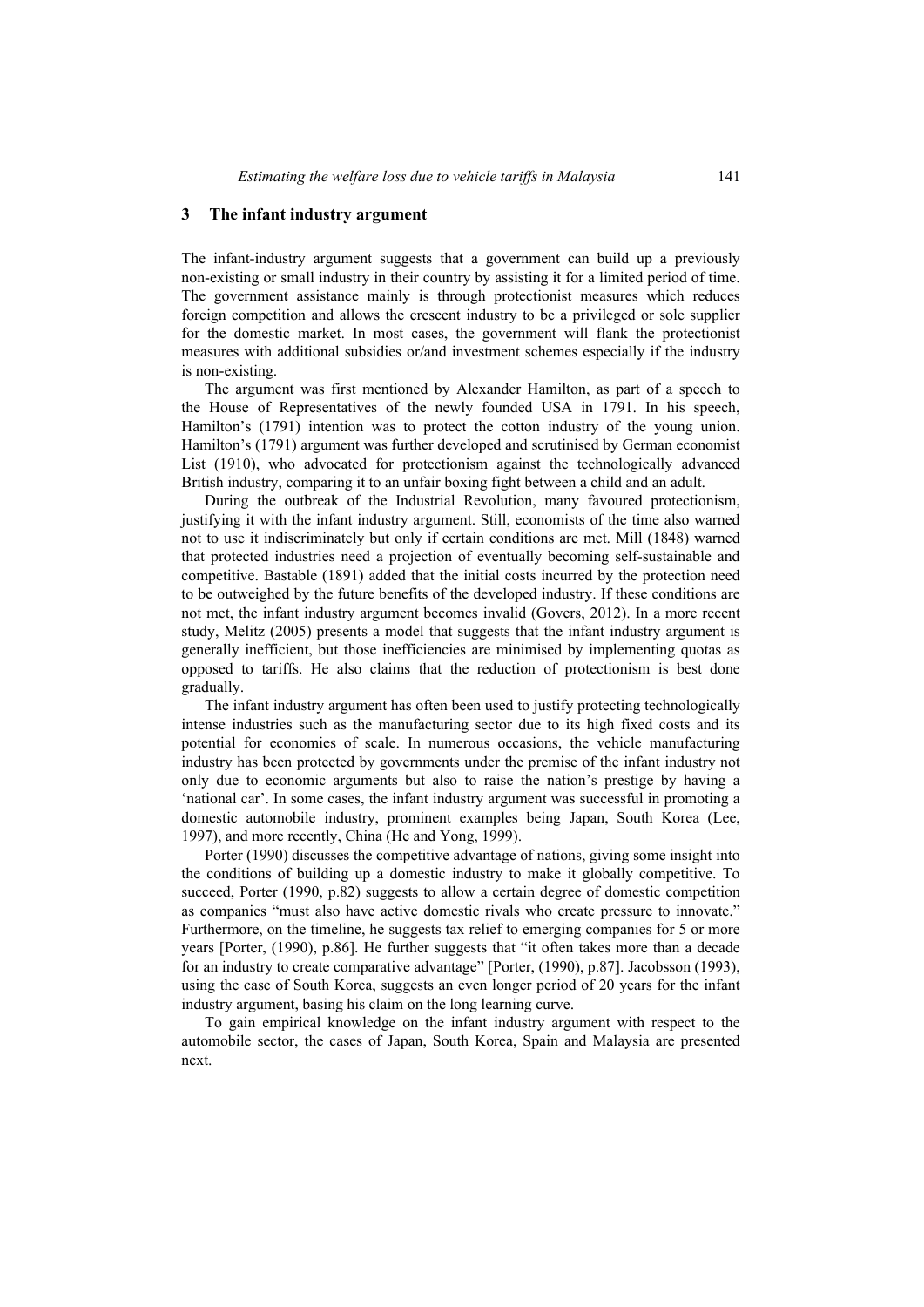### *3.1 Japan's car industry: a case of infant industry?*

In early 1950s, the post-war Japanese economy was in poor shape and vehicle imports, which entered freely, exceeded the little domestic production, which amounted to 3,598 (Atsumi, 2017). Facing a fast depletion of bank reserves due to the country's negative trade balance, the Japanese Government attempted to reduce cash outflow by limiting imports in general. Car imports were no exception to this widely applied measure. In 1954, a quota on imported automobiles was established along with a tariff of 40% on passenger vehicles. As the trade balance improved in the subsequent years, the Japanese Government considered lifting the protectionist measures. In 1962, the government urged the car manufacturers to reduce costs due to the looming competition within the sector. In 1965, after only 11 years of protectionist measures, one of the main protectionist measures, the quotas, were largely lifted, signalling to the domestic vehicle manufacturers that the government would not tolerate protecting them much longer, forcing them to compete internationally (Nishiwaki, 2007). In the meantime, the industry had increased their vehicle exports from 7,013 units in 1960 to 100,716 units in 1965 (JAMA, 2010). The second import barrier, the tariffs, were moderately reduced to 36% in 1968. A further reduction occurred in 1972 to 8%. By that time, Japan's vehicle industry was already exporting almost 1.5 million vehicles p.a. Finally, in 1978, pushed by the GATT Summit that Japan hosted in Tokyo, the government lifted the tariff completely. Despite some non-tariff barriers still existing, the Japanese vehicle market was largely liberalised.

Several reasons seem to be relevant for the Japanese government decision to liberalise the industry after only 11 years of protectionism. Firstly, the government's intent in establishing trade barriers in the 1950s was not to protect the domestic industry, but rather to protect its scarce financial reserves through limiting imports. As the Japanese Central Bank was able to gradually build up reserves, the main reason for the protectionist measures vanished. Secondly, Japan became a member of the GATT in 1955 and joined the OECD in 1964, thereby committing to trade liberalisation. Thirdly, pressure and influence of the USA towards reducing protectionism was also important due to the USA's prominent position in international politics of that time. Fourthly, the rapid increase in vehicle exports especially in the first half of the 1960s gave the confidence that the Japanese automobile industry would be able to compete internationally.

The Japanese case, often mentioned as a model for the infant industry argument in the automobile sector, was not a well-defined strategy of the government towards that specific industry, but rather an accidental, fortuitous by-product of other interventionist policy measures. The fact that the protectionism granted by the government was only short-lived, forced the industry to use the little time they had to become rapidly competitive. Fortunately for Japan, the car manufacturers were not given the opportunity to indulge comfortably in an indefinite state of protectionism.

### *3.2 Korea's automobile industry: the Asian wunderkind*

In 1961, South Korea was still struggling to recover from their recent Korean War, facing a weak economy with no automobile production. Under a new military, dictatorial government, an ambitious national economic plan was put in place to boost the economy by encouraging exports while limiting imports. Companies that managed to increase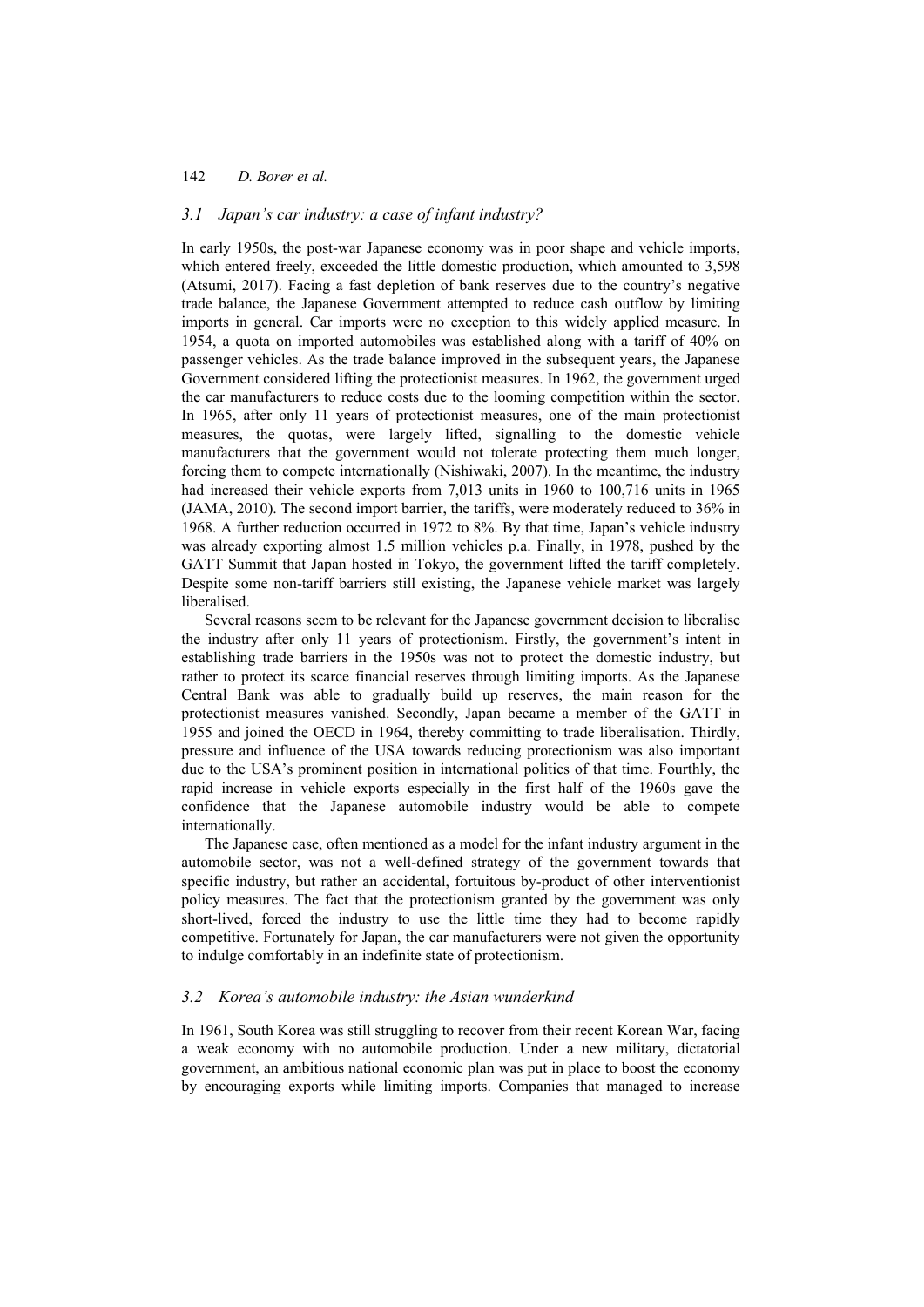exports received benefits while those who did not, faced the possibility of being shut down by the government. In 1962, the Automobile Industry Protection Law banned the import of foreign vehicles [Pichnorak and Vouchneng, (2013), p.2]. Simultaneously, the government launched half-hearted vehicle manufacturing focused on trucks and buses. As no passenger cars were produced nor imported, two local producers, Daewoo and Hyundai, emerged to fill the lack in supply. With no technological knowledge, they limited themselves in assembling imported car parts. Towards the end of 1960, the country assembled less than 30,000 vehicles per year.

In 1974, vehicle assembly plummeted to 9,069 due to the first oil shock. This threatened to wipe out the still frail industry which drew the attention of the dictatorial government. In 1974, the 'Long-term Automobile Production Plan' was implemented, which intended to boost the domestic automobile industry [Frédérique, (2001), p.209]. Hyundai launched the first Korean car in 1975 and started exporting it in 1976. By 1979, total production had risen to 204,447 units while recording some early success in international markets [Pichnorak and Vouchneng, (2013), p.3].

The second oil shock in 1979 paired with domestic political tensions threatened to severely damage the industry [Green, (1992), p.411]. The government heavily assisted the automobile industry once again, resulting in an excess production of vehicles that saturated the domestic market [Green, (1992), p.415]. Car producers were forced to find new foreign markets to accommodate their excess supply, with the government providing additional export assistance. In order to reduce domestic supply, the government forced the smallest vehicle manufacturer, KIA, to stop passenger car production and focus on light trucks [Lee and Cho, (2001), p.2]. Kia resumed passenger car production in 1986.

A major wave of liberalisation was implemented in the first half of the 1980s. On one hand, large Korean exporting business conglomerates (chaebols) urged the government to liberalise, seeing protectionism as unnecessary and counter-productive [Henderson, (1998), p.19]. On the other hand, the USA, a key international trading partner, pressured for trade liberalisation [Bishop, (1997), p.109]. The number of freely importable goods increased to 80% in 1983 and further to 95% in 1988 [Kim, (1991), p.28]. Despite of the widespread liberalisation, some non-tariff barriers were maintained for the automobile sector and other key national industries such as steel and petrochemicals.

Throughout the period of 1960–1980, the government had three main strategies to promote their industry, including the automobile industry, which proved successful:

- 1 *Pressure towards exporting:* The government would reward international success of firms and tie financial assistance directly to the level of exports [Green, (1992), p.420]. From 1962 to 1980, export-oriented businesses would pay on average half the interest rate commonly charged on commercial loans.
- 2 *Protection from foreign competition:* Especially in the early period, durable consumer goods were prohibited from being imported forcing import substitution with domestic products.
- 3 *Implementing time limited plans:* Though the government did not signal ending the protectionist measures anytime soon, the implemented plans typically were five years long. This raised awareness that any assisting measure, including protectionism, might be withdrawn once the plan concluded.

Korea's automobile industry is often regarded as a successful infant industry case. A simple reading would place the starting point in 1962, when imports of passenger cars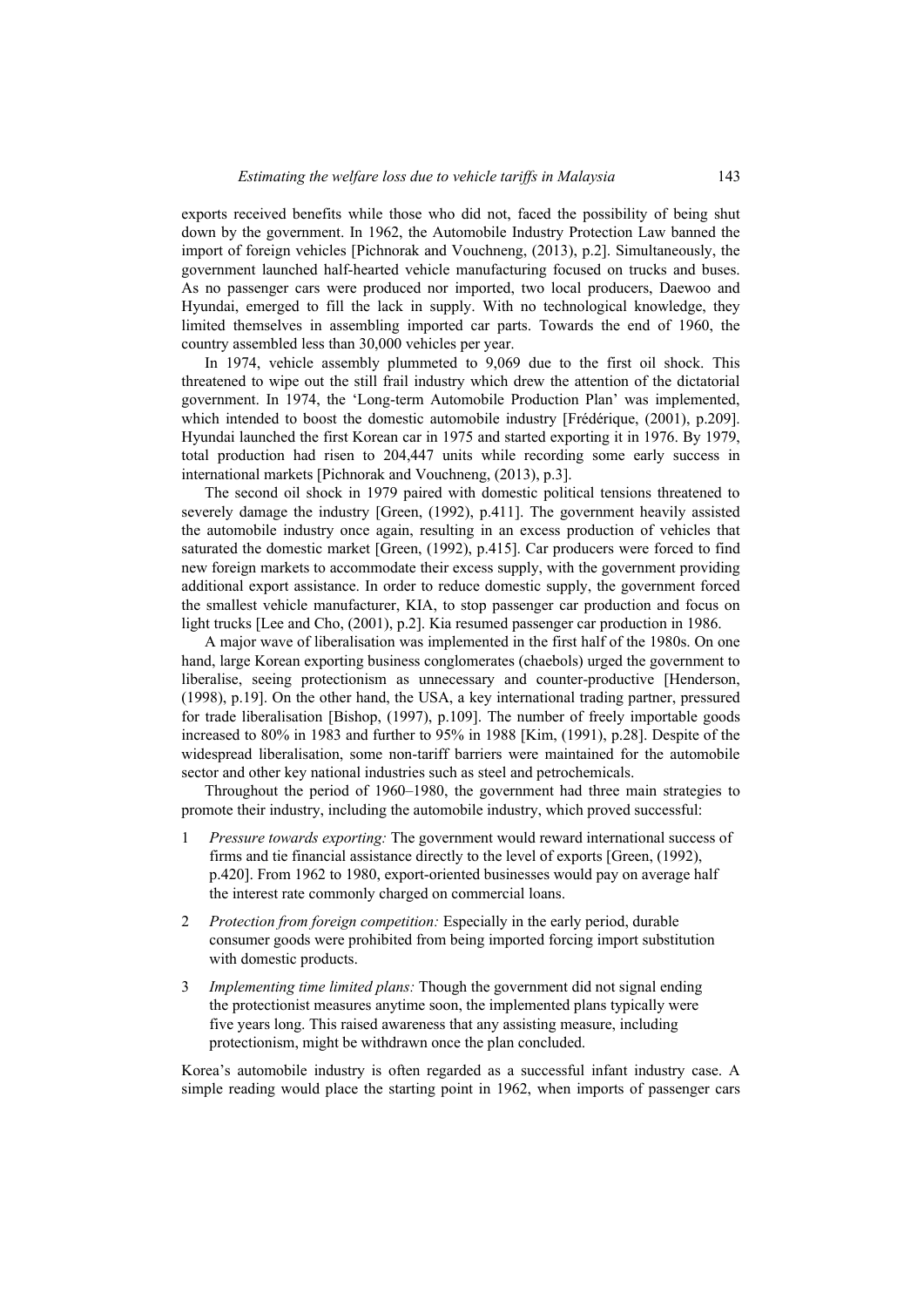were formally prohibited. Still, it needs to be noted that passenger car production was non-existing and no 'national car' was promoted at that time. In fact, the promotion of a national car was initiated by the government in 1974 when large-scale, wide-reaching assistance to their domestic car project was implemented alongside the protectionism of the industry. These assistance schemes together with the protectionist measures largely ended in 1987. Hence, the Korean infant industry case seems rather to have started in 1974 and ended in 1987, having a duration of 13 years.

# *3.3 Spain's car industry: from pride to embarrassment to pride again*

In 1950, the Spanish automobile manufacturer SEAT was established by the dictatorial military government led by Franco. The company intended to model industrial advancement that should fill Spaniards with pride (San Román, 1995). Due to lack of capital and technology, the government partnered with Italian car manufacturer FIAT. In 1953, the first car was produced. In 1955, 7,000 units were produced (Viana, 2013). In 1957, a second model was launched, the '600', which became SEAT's flagship model until 1973. During the post-WWII period, Spain and Portugal were the only still existing, fascist, German-Nazi friendly countries and, thus, politically and economically isolated. Spain was excluded from the newly emerging, international organisations like UN, OECD and GATT.<sup>1</sup> The Spanish Government was comfortable in their isolation and implemented widespread trade quotas which were selectively granted to businessmen friendly to the regime. In 1959, the Spanish economy was facing a severe economic crisis with the government close to bankruptcy. Under this pressure, Franco put in place a team of technocrats to implement economic reforms (Navarrete, 2005). One measure was a widespread liberalisation of imports (Dagnino, 1967). Still, the import limits on automobiles were excluded from this first wave of liberalisation. The initial success of SEAT with its '600' model rightfully gave the company a feeling of being competitive. It produced 799,419 units of this popular model until 1973 (Cervera, 2017). Despite the liberalisation efforts in other areas, the automobile sector was even further protected by a law on 'national levels' of production in 1964 (García, 2001). Being isolated from foreign competition, SEAT arguably became over-confident and complacent leading to a gradual loss of the quality it was initially known for. When Spain finally transitioned peacefully to democracy due to Franco's death in 1975, the newly elected government faced great political challenges while trade liberalisation was not a pressing matter and hence, was largely kept in place (Madrid and González, 2008). Throughout the time of transition and early democracy, SEAT became a despised and ridiculed car brand in Spain due to its decreasing quality levels.2 To make matters worse, FIAT abandoned SEAT in 1980, as the Spanish automobile manufacturer was highly indebted with bankruptcy looming (Lewin, 1981). As Spain became member in 1986 of the EEC, the precursor of the European Union, the government was forced to lift protectionism of the automobile sector towards the European counter partners. SEAT, unable to compete with the powerful European automobile brands, was acquired by German Volkswagen (*El País*, 1986). From then onwards, SEAT profited from Volkswagen technology, especially their motors, and again, became a respected and even attractive brand not only in Spain but many European countries. Automobile production in Spain hit 3 million units in 2000 exporting well over 2 million units yearly over the past decade, becoming currently the eighth largest car producer worldwide (EP Motor, 2018).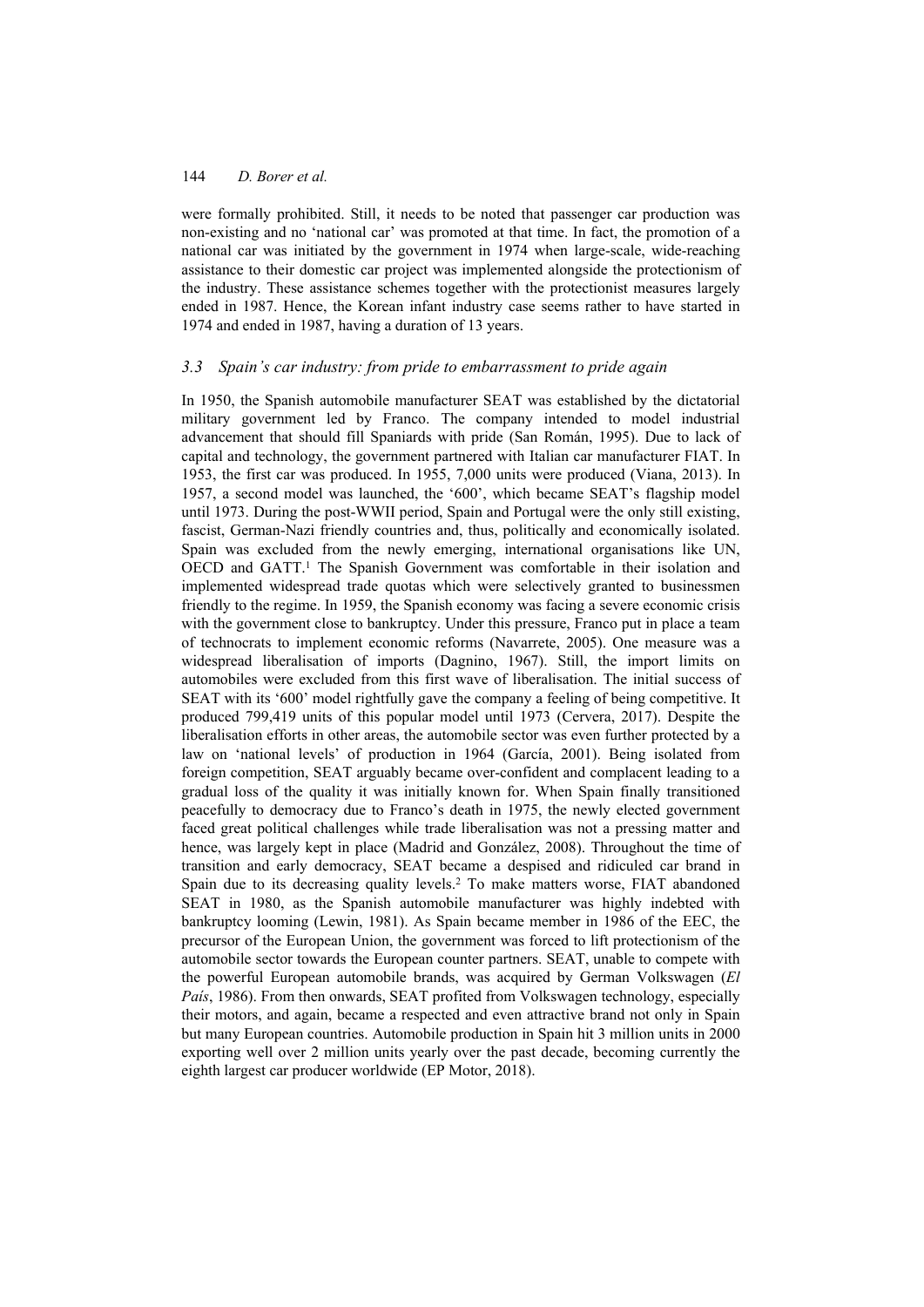Spain is, again, an example of the infant industry policy unintentionally implemented and accidentally removed. Contrasting with Japan's and South Korea's case, Spain retained the protectionist measures for a lengthy period of 33 years, which allowed the sole company to enjoy benefits without the need of being competitive. Arguably, this was ultimately damaging for the industry, eventually becoming a mockery for technological pretension. A late and externally forced move towards liberalisation almost risked eliminating Spain's most prominent (and only!) automobile manufacturer which was prevented by a strategic coalition with a strong, foreign partner.

#### *3.4 The Malaysian automobile sector*

As has been mentioned in the introduction, Malaysia's brand Proton was launched in 1985 in an attempt to initiate a thriving domestic automobile industry, following Japan's success model. The 'national car', was part of the Heavy Industry Plan (HICOM) launched by the newly elected government of Prime Minister Dr. Mahathir to achieve several goals: boost the Malaysian economy, give attractive employment opportunities to the ethnic Malay (Bumiputera Policies) and support the creation of Malaysian owned companies (dubbed 'Malaysia Inc.') (Muhamad, 2008). The national car project was closely linked to honour and pride as can be seen by a speech of Mahathir in 1985: "[the national car] is a symbol of Malaysians as a dignified people" (Yunus, 1985). Furthermore, Mahathir, during his second, recent mandate as PM, recently acknowledged the pursuit of an infant industry type protection with the Malaysian vehicle industry claiming that "We need to protect our infant industry" (*The Star*, 2018).

As Malaysia lacked any automobile technology in 1985, Proton partnered with Mitsubishi which was the weakest Japanese automobile producer of the time and thus, was questioned as appropriate choice [Wad, (2009), p.182]. As can be seen in Figure 2, Proton experienced increasing sales during the first 12 years of its initiation which demonstrates its early success.

Proton started exporting vehicles in the late 1980s to the UK, and mid-1990s to Australia. After having some initial, moderate success in the UK, sales quickly plummeted due to its inferior technology.3 Based on the scarce export statistics published by the company, it seems that Proton was not meeting expectations. Mr. Mohamed, former minister of Industry, noted in 2018:

"I am not happy with the CBU exports. The number is hovering around 20,000. From what I see, it won't increase too much in the next few years." (Annuar, 2018)

Still, according to Carlist and PaulTan, exports in 2017 of Proton and Perodua reached 3,253 units in 2017 and 3,572 in 2018, far from the 20,000 units mentioned by the minister in 2018. While the minister claimed exports to be at an unsatisfying level of approx. 7% of total sales (20,000 units), according to other sources, exports seemed to be 'hovering' around 1%.

As Figure 2 shows, Proton experienced a sharp decrease in sales due to the Asian Financial Crisis in 1997–1998. Still, sales picked up again, reaching its peak in 2002 with almost 215,000 units sold. Since then, Proton has seen its sales falling despite the domestic increase in demand for vehicles.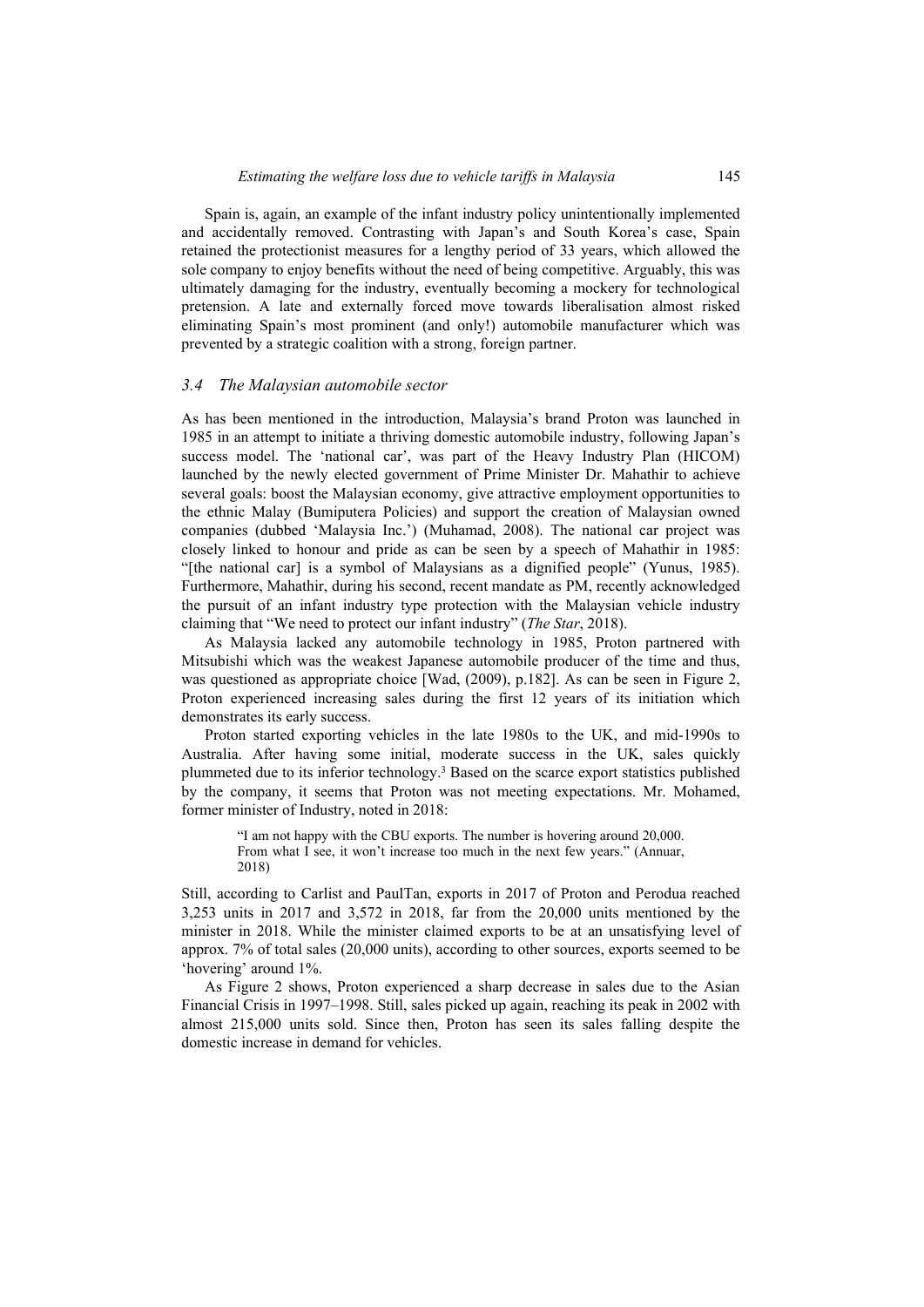

**Figure 2** Passenger sales of Proton, Perodua and overall sales of Malaysia

*Source:* MAA (http://www.maa.org.my/info\_summary.h) and Rosli (2006)

**Figure 3** Market shares of Proton and Perodua for Malaysia



*Source:* MAA (http://www.maa.org.my/info\_summary.h) and Rosli (2006)

In 2004, Mitsubishi ended the partnership with Proton mainly due to internal challenges that the company faced in Japan. In 2017, Proton partnered with Chinese Geely (Mantle, 2017). This new partnership has given some boost to the aching company, with some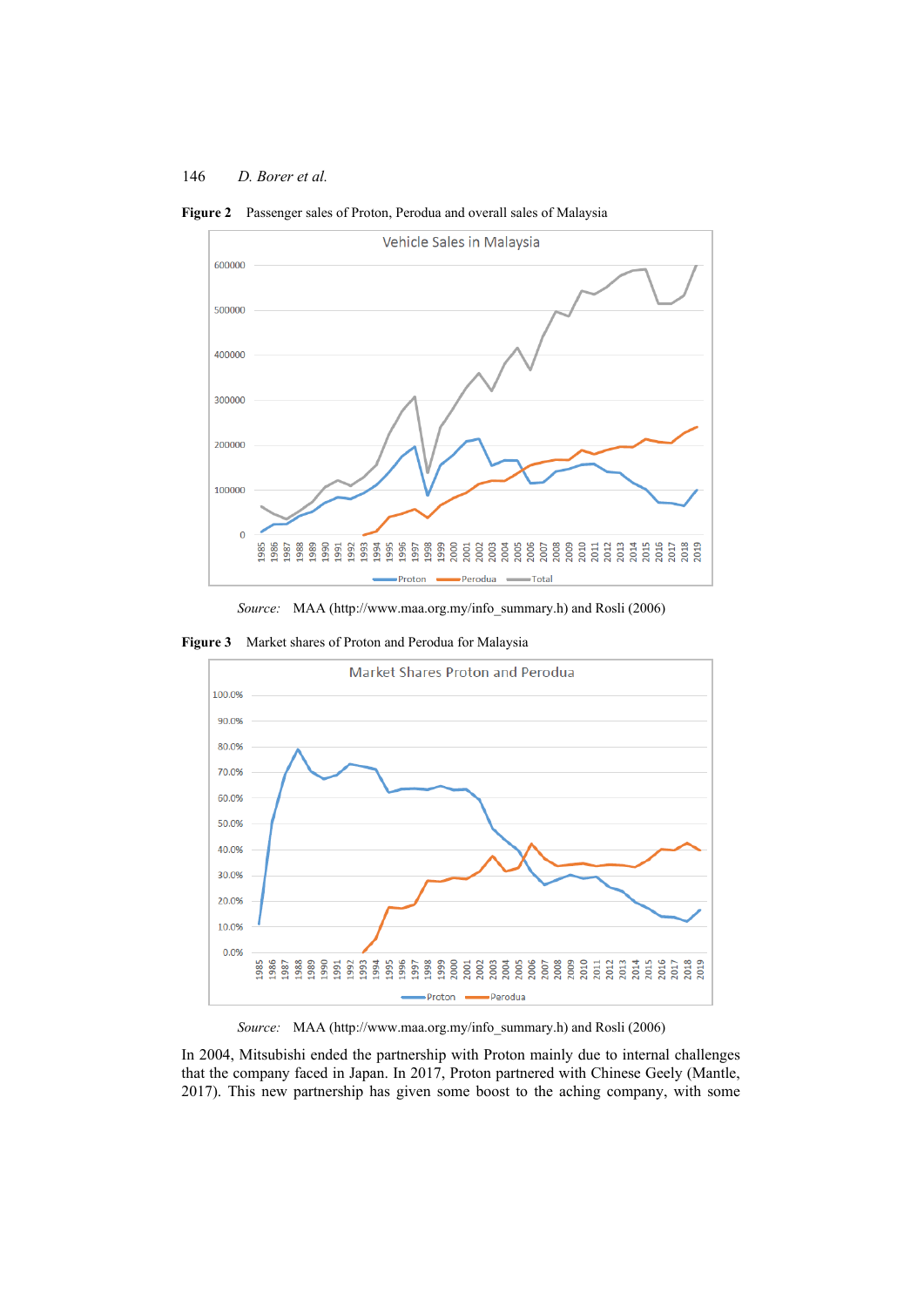promising, new models. As Figure 3 shows, Proton has substantially increased sales in 2019 due to a sharp increase in domestic demand, after recording its lowest sales in 2018 since 1988. The increase seems temporary as it is expected that sales will, due to the Covid-19 crisis, hit a record low again in 2020. Overall, the Malaysian case seems to confirm the lessons from previous infant industry cases where the domestic automobile industry is able to thrive during their first 10–15 years but, as protectionism continues, it becomes increasingly complacent and inefficient.

With traffic rapidly increasing in the early 1990s, the need in Malaysia for a small compact car became more evident, something Proton was not producing at that time. Additionally, Proton had lost its early competitive edge in foreign markets and started to display inferior quality. The PM Mahathir attributed Proton's poor quality on a lack of technology transfer from its partner Mitsubishi [Gomez, (2009), p.12]. As a result, the production of smaller types of vehicles was assigned to a new partner, Japanese Daihatsu, together with the founding of a second domestic car brand Perodua, in 1993, which enjoyed the same protectionist benefits as Proton. Toyota also became minority shareholder of Perodua through its Malaysian partner UMW (Tan, 2018). As can be seen in Figure 2, Perodua has experienced a persistent growth in sales, becoming currently the market leader in Malaysia with over 40% market share (see Figure 3). Perodua was initially supposed to focus on the smaller passenger cars which, until then, Proton did not offer. Still, a certain degree of competition exists nowadays between the two companies as they started producing models which penetrate into the others market (Drebee et al.,  $2014$ ).<sup>4</sup>

#### *3.5 Lessons for the Malaysian national vehicle*

The Japanese and South Korean automobile industry is widely regarded as successful implementations of the infant industry argument while the Spanish as a failed example. Still, Japan seemed not to have any infant industry protection in mind when implementing their industry-supporting policies. In contrast, Spain and South Korea followed an infant industry argument in their starting phase. In all three cases, nevertheless, the ending of protectionism did not follow a well-timed plan of the government but rather followed external pressures paired with internal demands. Such changes accidently benefited the industry in the case of Japan and South Korea, but for the case of Spain, it came too late. It seems to be politically easier for a government to initiate an infant industry protection rather than to end it.

With regards to the timing, the length of protectionism and support of the industry is similar for the successful cases, with Japan and South Korea lasting 11 and 13 years respectively, while the unsuccessful case of Spain's lasted for 33 years (see Figure 4). Furthermore, the Spanish car maker started to lose competitiveness after approx. 15 years. The empirical evidence seems to confirm Porter's suggestion of 'more than a decade' while suggesting that Jacobsson's (1993) proposition of two decades might be too long.

One additional aspect is the fact that the Japanese and South Korean automobile industry fortuitously included several domestic companies competing with each other, while the Spanish had only one company. This confirms Porter's aforementioned claim of the necessity of domestic competition to create a successful company.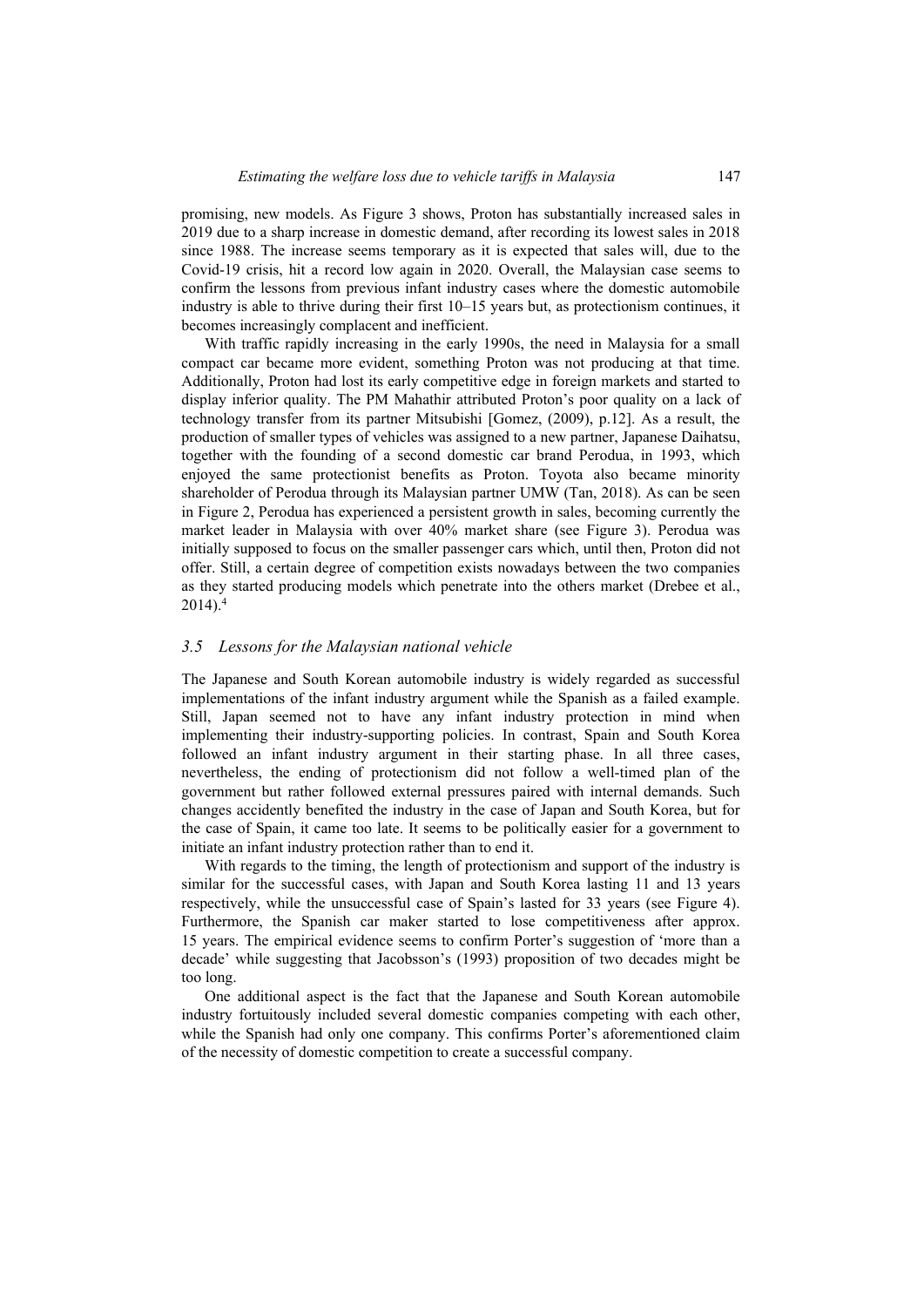**Figure 4** Timeline of the automobile industry protectionism



Based on the previous empirical and theoretical arguments, we suggest that an optimal protections length for the vehicle industry during the latter part of the 20th century was of about 10–15 years. Furthermore, success would increase if 3 to 4 automobile companies would be allowed to compete domestically. It must also be noted, that, given the changing technology and changing market of the automobile industry, the lessons learned from the 20th century might not be valid anymore for the market conditions of the 21st century as new technology might increase the learning curve.

Contrasting these lessons with the case of the Malaysian's automobile industry, the perspective is rather discouraging. In 2020, the industry has already been protected for 35 years. For the first eight years, the industry had only one car manufacturer and for the latter 27 years only two. Throughout the entire time, the government has signalled that competition within the industry should be avoided.

In contrast to the other country cases, foreign pressure to liberalise has been very weak for Malaysia. By the time Malaysia joined the WTO in 1995, the wave towards free trade of the early 1980s had largely passed. Lately, the WTO member countries have been less adamant to enforce free trade. Furthermore, the ASEAN trade block of which Malaysia is a founding country, has only exerted soft pressure for trade liberalisation among their members. The intent of reducing tariffs of cars to 5% under AFTA first in 2003 and then delayed to 2005, was evaded by the Malaysian Government, de facto keeping the protectionist measures for their national vehicle industry. From a political perspective, this makes sense, as the potential gain of lifting protectionist policies is limited. Consumers who would welcome such a measure are an unorganised minority which suffer the consequences of protectionism in a few selected occasions in their lives, namely, when buying a foreign vehicle. Nevertheless, the political costs are immense: the government would lose their tariff income which is estimated in the following section at 20 b MYR (4.86 b USD) per year. Furthermore, reducing tariffs would put at stake the jobs of some 355,000–710,000 people currently employed in Malaysia's automobile sector. Similar to Spain, the Malaysian Government would need to present to their voters a trade-off of policies that, on one hand, presents huge benefits for the country but, on the other hand, would require unpopular measures like lifting the trade barriers for the automobile sector. In Spain, joining the EU was a welcomed trade-off. In the case of Malaysia, no such trade-off seems apparent in the present and even in the near future. Most probably, the protectionist measures will stay in place and the gap of the Malaysian automobile industry towards their international competition will widen. Unless the government takes bold measures, it is estimated that towards the end of this decade, when the international automobile sector transitions toward autonomous driving, the Malaysian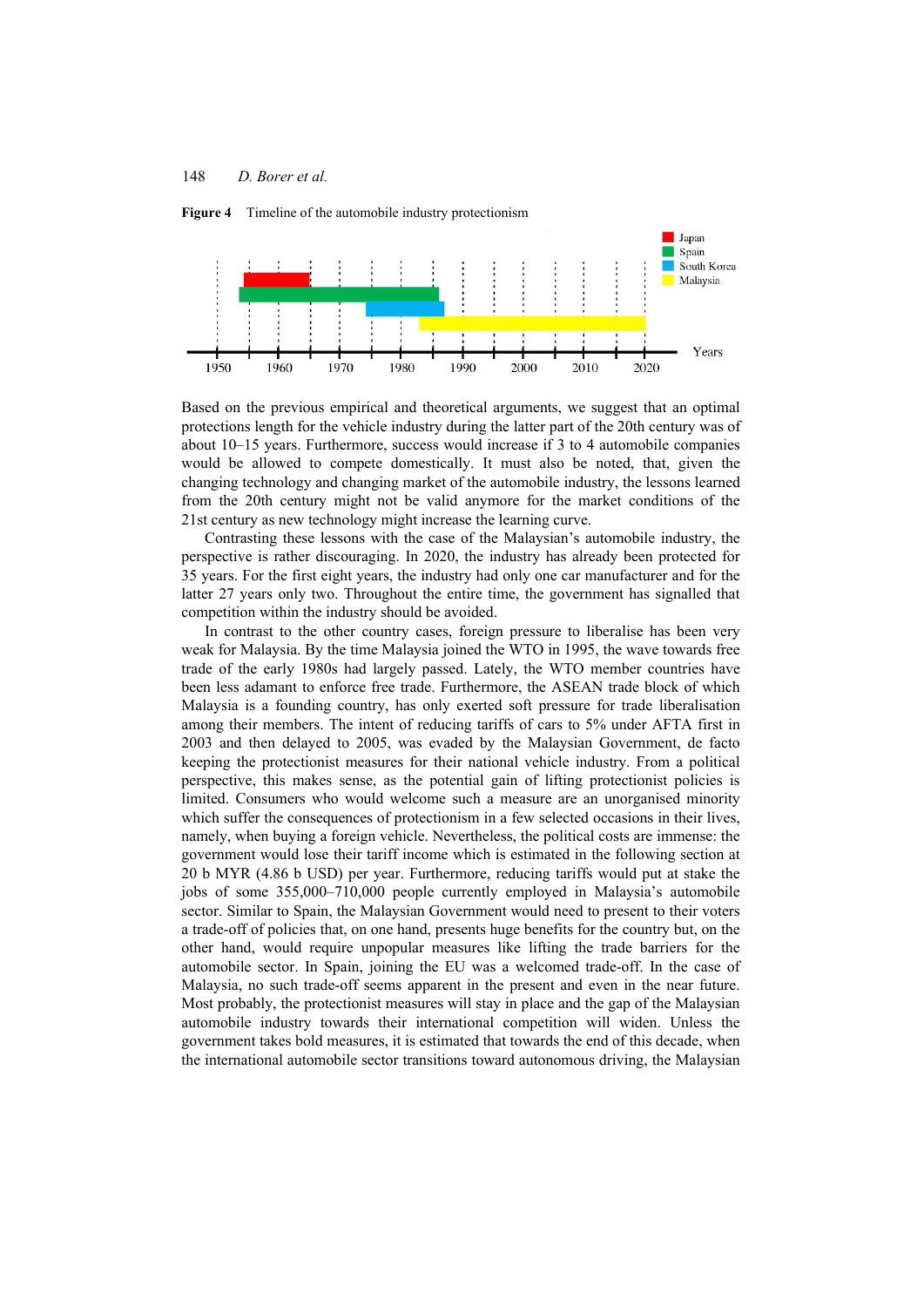vehicle companies will be in such a technological disadvantage that the citizens will avoid purchasing them despite of great price differentials.

In the following section, the calculations of the estimated welfare losses of the protectionist measures of Malaysia's automobile industry are presented which allows to identify the costs of these trade barriers.

## **4 Estimation of the welfare loss due to tariffs on Malaysia's automobile market**

#### *4.1 Framework for the vehicle market of Malaysia*

To estimate the welfare loss due to Malaysia's import restriction on imported vehicles, the market for imported cars is modelled. To do so, we make the following assumptions: firstly, it is assumed that vehicles are normal goods which exert no externality, which is clearly unrealistic. We justify this assumption by claiming that, on one hand, vehicles exert negative externalities that have been abundantly studied (see for example, Parry et al., 2007) but on the other hand, also positive externalities which include increased mobility, a more dynamic labour supply, increased well-being due to improved access to recreation, etc. Furthermore, the automotive industry exerts positive externalities through spill-over effects on other manufacturing industries (Dicken, 2007). Therefore, the correct level of appropriate taxation is unclear. We further justify this assumption by the fact that the Malaysian Government's intent by taxing car imports is not to correct an externality, but solely as import-switching measure.

Secondly, it is assumed that the supply for imported vehicles is perfectly elastic as it is given by a competitive world supply.



**Figure 5** Modelling the market for foreign vehicles in Malaysia in 2017

Passenger vehicles registered in Malaysia in 2017 were 514,679 units (MAA, http://www.maa.org.my/info\_summary.htm), of which 238,801 belonged to foreign brands.<sup>5</sup> Next, the average sales price of foreign vehicles must be estimated. To do so,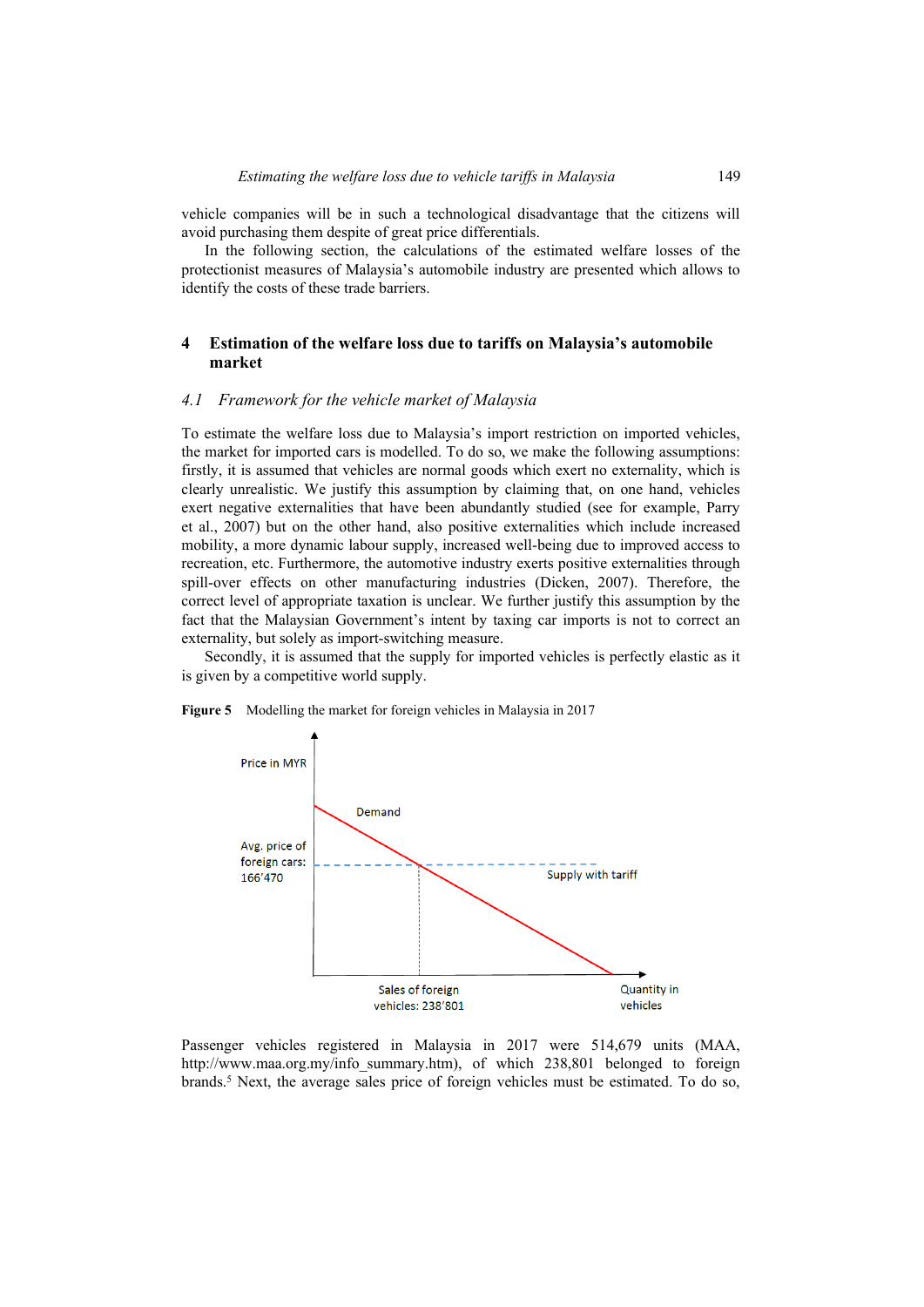21 foreign automobile brands are taken into consideration which account for 99.9% of total unit sales of all foreign cars in Malaysia for the year 2017. Of these 21 foreign brands, the sales price in Malaysia for 399 of their most popular vehicle models is identified. Next, the median price<sup>6</sup> is computed weighting each brand by its market share. The exact table can be found in Appendix 1. The resulting average price for foreign cars is thereby computed as being 166,470 MYR (41,141 USD). Figure 5 shows the market for imported vehicles, using this data.

# *4.2 Estimating the welfare loss in import market for vehicles in Malaysia for 2017*

In order to estimate the welfare loss, the sales price of foreign vehicles without tariff needs to be estimated. The tariffs for passenger cars start at 75% and increase up to 105% according to the motor's power. Additionally, a 10% sales tax is included to all categories (MAA, 2018a). Hence, an average of 97.5% is applied. The resulting price without tariff and sales tax is estimated at 84,289 MYR (20,831 USD) per car for an average foreign vehicle.

Next, the resulting demand, in the hypothetical case that tariffs would be eliminated, need to be estimated. It will be assumed that Malaysian consumers would substitute the demand for domestic vehicles entirely with foreign ones. We justify this assumption by the price comparison and the current demand structure. Using the same methodology as before to arrive at an average foreign vehicle price, the average price for domestic cars is estimated at 44,090 MYR. Hence, even without tariffs, domestic vehicles would still be 47.7% cheaper than the average foreign ones. Nevertheless, the average foreign vehicle price includes luxury models of Mercedes, BMW, Lexus, Jaguar, Audi and others for which domestic cars are considerably inferior. Looking at inexpensive, foreign models, 42 models of nine different brands have lower prices than the average domestic vehicles, excluding tariff.<sup>7</sup> Furthermore, the fact that in 2017, despite of tariffs in place, the majority of purchased vehicles were foreign, signals that foreign cars are highly preferred to the local one. Therefore, the assumption that Malaysians would substitute all of their demand of domestic towards foreign cars is reasonable.

It is furthermore assumed that total car demand would not increase further, which is clearly unrealistic, but, given the data available, it is difficult to estimate such demand increase. Hence, the increase in demand for foreign cars will solely be due to consumers substituting from domestic to foreign vehicles.

Thus, the dynamic suggested in the model is that the current, total demand for vehicles – local and foreign – is a fair estimate for the resulting demand for foreign vehicles if the tariff is eliminated, which seems an appropriate approximation to reality.

Figure 6 presents the model graphically. By calculating the area of the corresponding rectangle, is estimated that the government income of the tariff and sales tax of foreign vehicles during 2017 was 19.62 b MYR (4.85 b USD). This amount is not considered a welfare loss, assuming that the government will use this income to finance projects that are beneficial to society.

The welfare loss is estimated by calculating the area of Harberger's triangle as given in Figure 6, by the following equation:

*Welfare loss* = 
$$
\frac{1}{2}
$$
 (166,470 – 84,289) \* (514,675 – 238,801) = 11.3 b MYR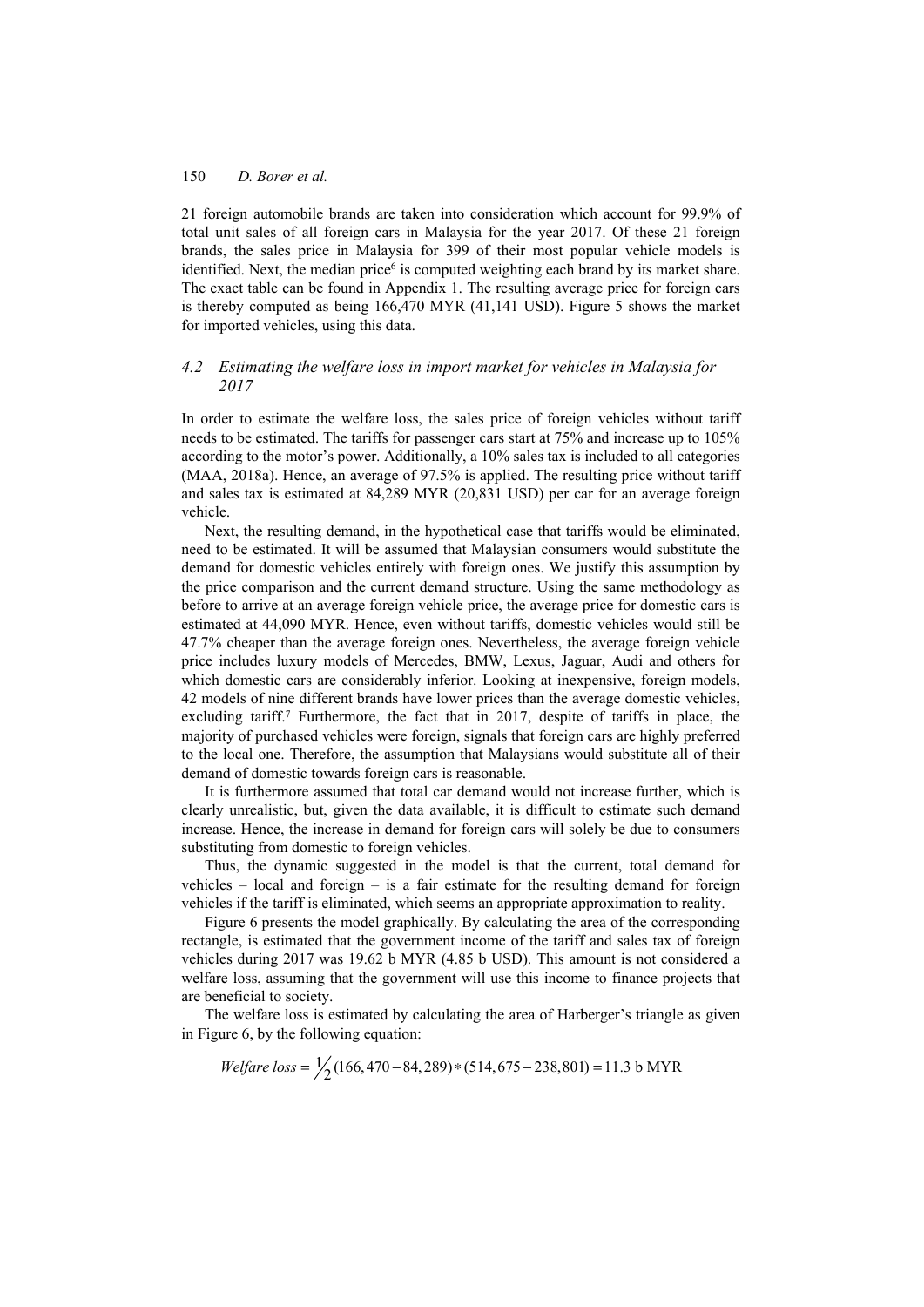

**Figure 6** Estimating the welfare loss due to import restriction of foreign vehicles in Malaysia for 2017

Hence, the welfare loss in 2017 is estimated to be 11.3 b MYR (2.8 USD in 2017). This amount is not revenue for the government but wealth that is lost for the entire society due to the inefficiency of protectionist measures. While the welfare loss represents only 3.76% of Malaysia's total manufacturing value of 2017, it is noteworthy to compare this welfare loss with the total estimated sales revenue of the two Malaysian domestic vehicle manufacturers, Perodua and Proton. According to the median price with the method used beforehand and the corresponding units sold in 2017, both companies had a total, estimated revenue of 12.16 b MYR. Hence, according to the present calculations, to allow the two automobile producers to achieve a revenue of 12.16 b MYR, Malaysians are burdened with a welfare loss of 11.3 b MYR. Alternatively, for each 1 MYR of sales that the domestic companies make, the public bears an additional welfare loss of 0.93 MYR.

The welfare loss can also be compared to the total value of the two companies. The sum of Proton's and Perodua's assets, according to their balance sheets, is equal to 9.8 b MYR.<sup>8</sup> Hence, the total value of the two companies protected by the Malaysian Government is worth less than the welfare loss incurred by Malaysians in one single year. Using the current results, the welfare cost since the implementation of the policy can be extrapolated, rendering a rough estimate of 331 b MYR (82 b USD) from 1985 to 2019 (see Appendix 2 calculation details).

## *4.3 Further costs of protecting the Malaysian automobile sector*

Besides the estimated welfare losses, the protective measures create additional disadvantages that are worth highlighting. According to Wad (2011), the lack of external competitive pressure has resulted in a complacent and inefficient management of the companies. Furthermore, the domestic companies face *X*-inefficiencies resulting in higher than average costs at suboptimal production technology. Consequently, they are unable to export and hence, unable to achieve economies of scale.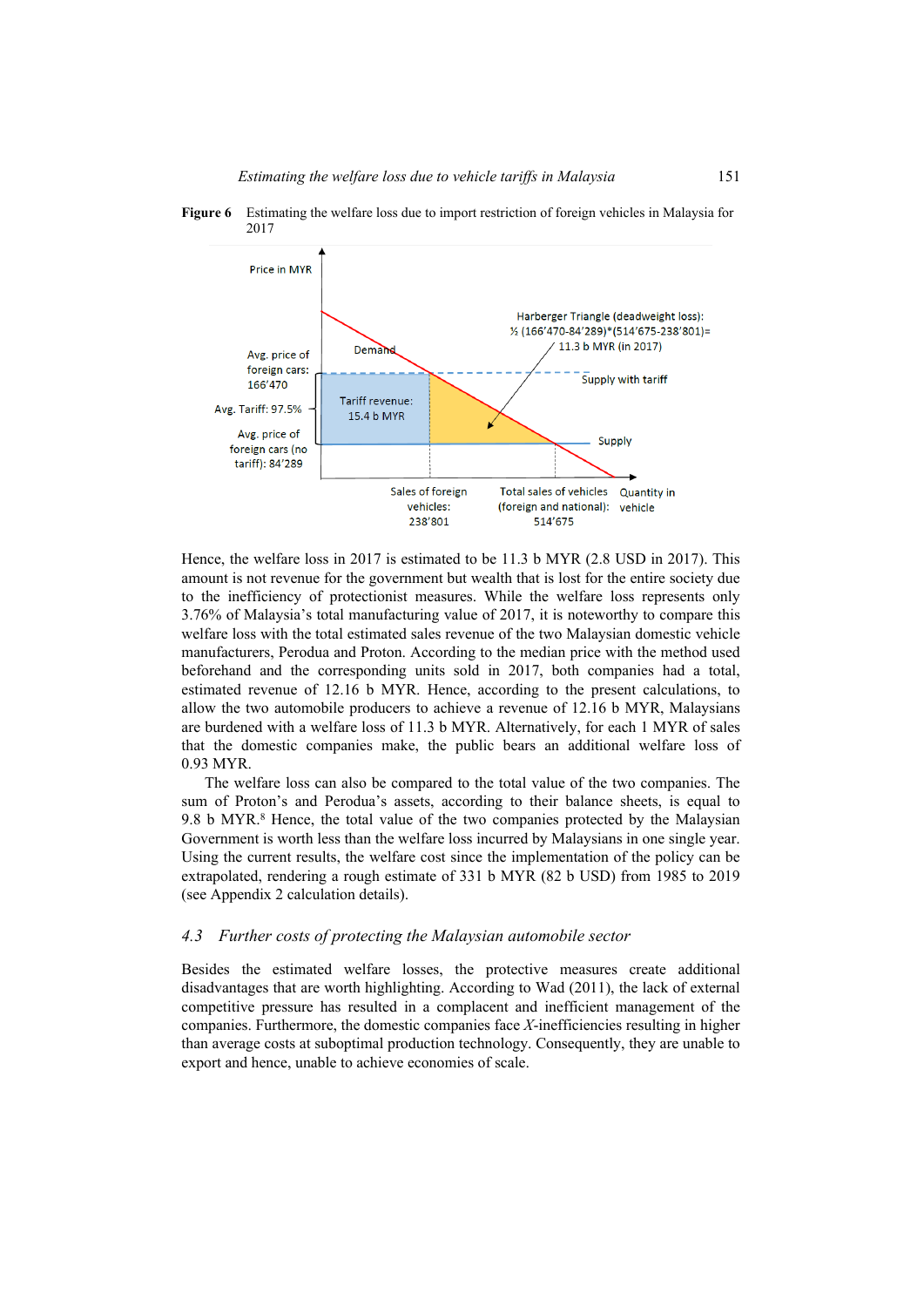Having suboptimal technology also leads to higher number of traffic accidents and more tragic outcomes of those accidents due to the use of suboptimal safety technology in vehicles. While international car manufacturers have made great advancements in safety measures in order to attract customers, domestic producers have done so in a much lower degree due to lack of competition. Some loss of lives and tragic accidents could have been avoided if Malaysians had the ability to purchase foreign vehicles at world market prices. In this sense, the Malaysian Government needs to consider not only monetary costs of the protections measures, but also the fact that every day tragic accidents are occurring in order to keep a dying industry alive.

Additionally, the sub-optimal technology in domestic cars harms the environment unnecessarily, as local manufacturers are not pressed to offer invest as much into top technology due to lack of competition.

Lastly, the protectionist measures also discourage foreign direct investment in the vehicle sector. As Malaysia has opted to create a national automobile industry, limiting the access to international vehicle companies causes the country to be less attractive as an industrial hub for the international automobile industry. Other countries in the region like Thailand and Indonesia have abstained from creating an own vehicle, opening their doors to foreign producers. Both countries have been able to capture sizeable FDI's with all the benefits on the consumers, labour market and access to technology which this typically entails. In 2018, Thailand was the 11th top vehicle producer of the world and Indonesia the 17th while Malaysia ranked on place 23rd [International Organization of Motor Vehicle Manufacturers (OICA), 2018)]. Thailand has even become one of the top pick-up truck manufacturers in the world without even having their own truck brand (Ariffina and Mohd, 2017).

Through this analysis and discussion, it should be evident that the 'national car' entails considerable costs while exhibiting limited benefits.

#### **5 Conclusions**

This article presents a calculation of the welfare loss due to a tariff in the case of Malaysia's protected automobile industry, which is estimated to have been 11.3 b MYR for the year 2017 (2.8 b USD).

The infant industry argument is presented, together with three case studies: Japan, Korea and Spain. It is argued that the optimal length of protection under the premise of the infant industry argument is approximately ten to fifteen years, after which it is suggested that the protected industry should be forced to compete internationally.

Based on the arguments presented in this paper, the outlooks for Malaysian's automobile manufacturers are grim. With a welfare cost of 11.3 b MYR per year, the cost of protectionist measures are too high compared to the size and prospects of the industry that is being protected. Furthermore, the fact that the industry has been protected for over 30 years suggests they missed the moment to liberalise the market in a helpful way for the domestic companies.

Therefore, it is recommended to implement several policies that could alleviate the situation. It is suggested that a gradual reduction of the tariff on imported vehicles is implemented. A possible reduction could be a 10% yearly decrease which would lift the tariff within 8 to 11 years.<sup>9</sup> The tariff revenues during this transition period could be used to offer compensation packages, like early retirement and re-training possibilities to those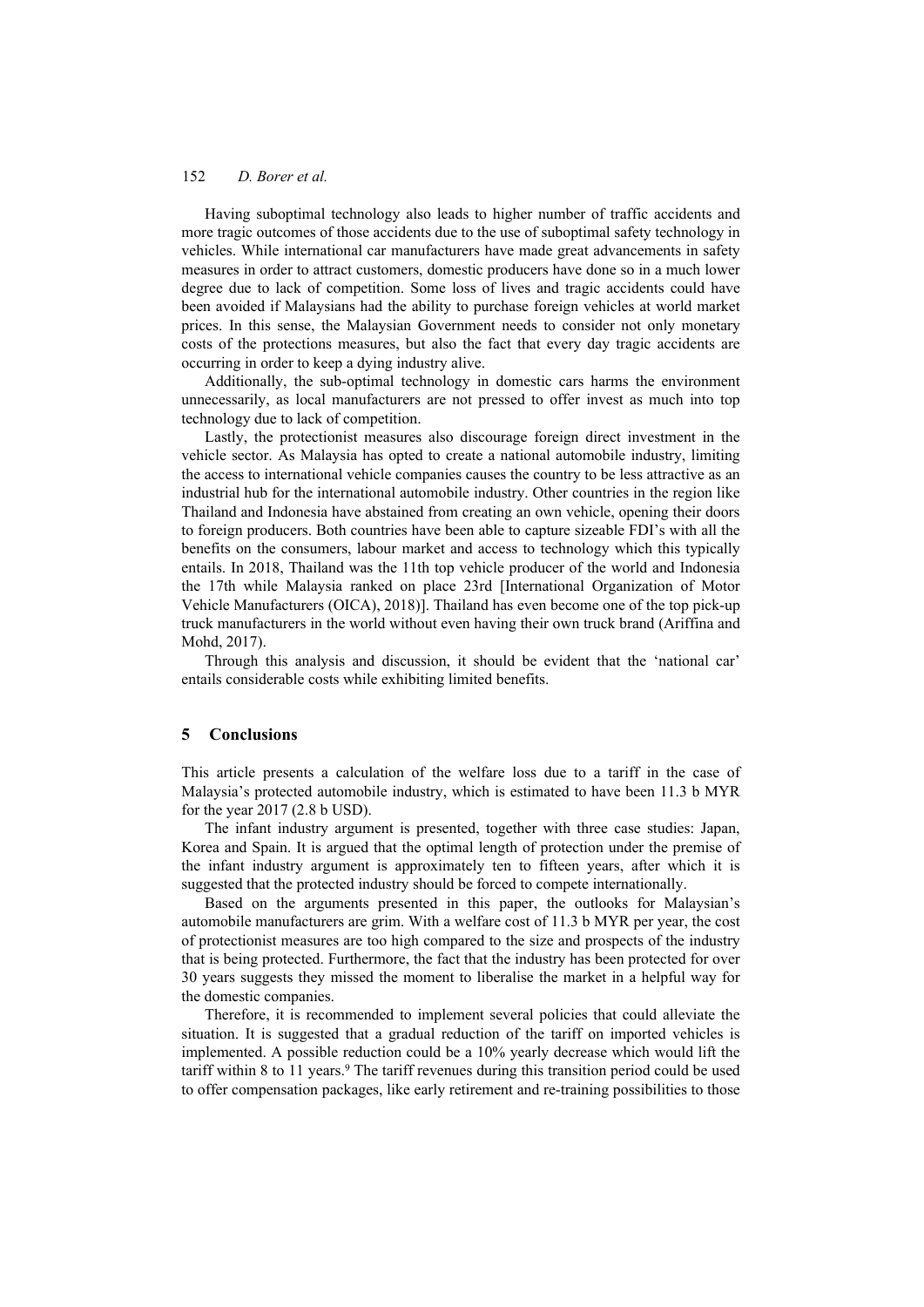employees who choose to change to a different industry. Simultaneously, Perodua and Proton would be well advised to seek strategic partnerships with strong, well established and competitive foreign automobile brands which are allowed a majoritarian ownership of the companies. Due to the already existing ties to Toyota through UMW, Perodua could seek partnership with them, cutting their partnership with Daihatsu. This would allow Perodua access to the upcoming autonomous driving technology of which Toyota is intending to become one of the world's leaders. In the case of Proton, the authors are doubtful whether Geely is the partner of preference, as they are not market leaders in automobile technology. Possibly better choices would be to regain ties with Japanese Mitsubishi or with a South Korean company like Hyundai, which is a well-respected car brand in Malaysia and the most sold Korean car brand in the country. Mahathir, the architect of the 'national car' and strong supporter of Proton, resigned from his second mandate as PM in February 2020. It is possible that his successor, Muhyiddin, who seems less engaged with the national car project, might have a more pragmatic view on it and could choose a more objective plan to rescue the national automobile industry. Without a doubt, the debate on the best strategy for Malaysia's automobile industry and how much it should cost to the common citizen is far from over.

#### **References**

- Annuar, A. (2018) 'MITI: 2017 was bumper year for Malaysia's auto sector', *Malay Mail*, 18 January [online] https://www.malaymail.com/s/1556839/miti-2017-was-bumper-year-formalaysias-auto-sector (accessed 27 September 2018).
- Ariffina, A.S. and Mohd L.I.S. (2017) 'Competitiveness analysis of ASEAN automotive industry: a comparison between Malaysia and Thailand', *JosTip*, Vol. 3, No. 2, pp.23–32 [online] https://jostip.org/index.php/jostip/article/view/59 (accessed 20 July 2019).
- Atsumi, T. (2017) 'Infant industry argument for trade protection and Japanese automotive industrial policy', *The Papers and Proceedings of Economics*, Meiji Gaukuin University, Japan, No. 153.
- Bastable, C.F. (1891) *The Commerce of Nations*, Macmillan & Co., London.
- Bishop, B. (1997) *Foreign Direct Investment in Korea: The Role of the State*, Ashgate, Aldershot, Hants, England Brookfield, Vt.
- Carsome, *The Ultimate Malaysian Car Price List Without GST* [online] https://www.carsome. my/news/item/The-Ultimate-Malaysian-Car-Price-List-Without-GST (accessed 28 September 2018).
- Cervera, C. (2017) '60 años del primer 600: El coche que modernizó España y a la clase media', *ABC Reportajes*, 24 June [online] https://www.abc.es/motor/reportajes/abci-60-anosprimer-600-coche-modernizo-espana-y-clase-media-201706242042\_noticia.html (accessed 26 September 2018).
- Dagnino, A.E. (1967) *El plan de estabilización español de 1959*, PhD thesis, Faculty for Economics, Universidad de Buenos Aires, Buenos Aires.
- Dicken, P. (2007) *Global Shift: Mapping the Changing Contours of the World Economy*, 5th ed., Guilford, New York.
- Drebee, H.A., Razak, N.A. and Karim, M.Z. (2014) 'Is there an overlapping market between national car producers in Malaysia?', *Jurnal Ekonomi Malaysia*, Vol. 48, No. 1, pp.75–86 [online] http://journalarticle.ukm.my/8407/1/jeko\_48%281%29-7.pdf (accessed 20 July 2019).
- Duipuit, A.J.É.J. (1844) 'De la mesure de l'utilité des travaux publics', *Annales des Ponts et Chaussées*, Second series, Vol. 1844:8, pp.84–85 [online] http://bibliotecadigital.econ.uba.ar/ download/Pe/181746.pdf.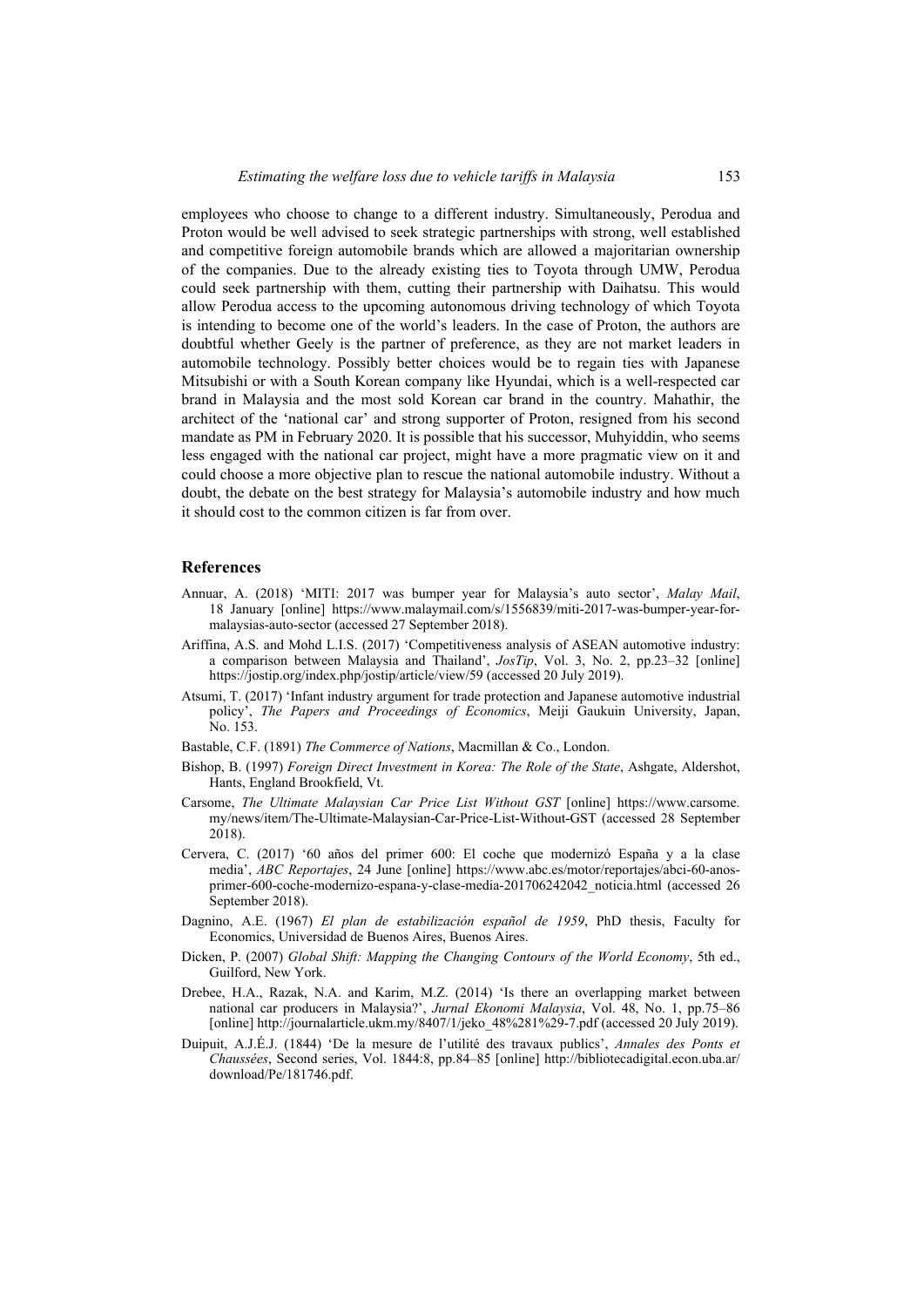- *El País* (1986) 'Volkswagen compra el 51% del capital de Seat', 22 February, Portada [online] https://elpais.com/diario/1986/02/22/portada/509410803 850215.html (accessed 27 September 2018).
- EP Motor (2018) *España vuelve a ser en 2017 el octavo fabricante mundial de vehículos, aunque acecha Brasil*, 7 March [online] http://www.europapress.es/motor/coches-00640/noticiaespana-vuelve-ser-2017-octavo-fabricante-mundial-vehiculos-acecha-brasil-20180307112854. html (accessed 26 September 2018).
- Frédérique, S. (2001) *Going Multinational: The Korean Experience of Direct Investment*, Routledge, London, New York.
- García, J.L. (2001) *La Evolución de la Industria Automovilística Española, 1946–1999: una Perspectiva Comparada*, Revista de Historia Industrial, Nos. 19–20.
- Gomez, E.T. (2009) 'The rise and fall of capital: corporate Malaysia in historical perspective', *Journal of Contemporary Asia*, Vol. 39, No. 3, pp.345–381.
- González, D. and González, H. (2008) *El franquismo y la transición en España: desmitificación y reconstrucción de la memoria de una época*, Los Libros de la Catarata, Madrid.
- Govers, J.M.H. (2012) *The Infant Industry Argument: A Critical Scrutiny*, MSc thesis, 9 January, Stockholm School of Economics.
- Green, A.E. (1992) 'South Korea's automobile industry: development and prospects', *Asian Survey*, Vol. 32, No. 5, pp.411–428.
- Hamilton, A. (1791) *Report on the Subject of Manufactures*, 5 December, Speaker of the House of Representatives, Philadelphia [online] https://founders.archives.gov/documents/Hamilton/01- 10-02-0001-0007 (accessed 24 September 2018).
- Harberger, A.C. (1954) 'Monopoly and resource allocation', *American Economic Review*, Vol. 44, No. 2, pp.77–87.
- Harberger, A.C. (1964a) 'Taxation, resource allocation, and welfare', in *The Role of Direct and Indirect Taxes in the Federal Revenue System*, pp.25–80, National Bureau of Economic Research, Inc.
- Harberger, A.C. (1964b) 'The measurement of waste', *American Economic Review*, Vol. 54, No. 3, pp.58–76.
- Harberger, A.C. (1971) 'Three basic postulates for applied welfare economics: an interpretive essay', *Journal of Economic Literature*, Vol. 9, No. 3, pp.785–797.
- He, J.M. and Yong, Z.Y. (1999) *The Political Economy of Trade Liberalization in China*, Working Papers on China Economy, No. 1, Asia Pacific School of Economics and Management, Asia Pacific Press.
- Henderson, J. (1998) 'Uneven crises: institutional foundations of East Asian economic turmoil', *Economy and Society*, Vol. 28, No. 3, pp.327–368.
- Hines, J.R. (1999) 'Three sides of Harberger triangles', *The Journal of Economic Perspectives*, Vol. 13, No. 2, pp.167–188.
- Hirschmann, R. (2019) *Number of People Employed in the Automobile Industry in Malaysia 2010–2017*, 9 December, Statista. [online] https://www.statista.com/statistics/809720/annualemployment-in-the-motor-vehicle-industry-malaysia/#:~:text=Around%20355%20thousand% 20people%20were,industry%20in%20Malaysia%20in%202017 (accessed 1 September 2020).
- International Organization of Motor Vehicle Manufacturers (OICA) (2018) *2018 Production Statistics* [online] http://www.oica.net/category/production-statistics/2018-statistics (accessed 1 August 2019).
- Jacobsson, S. (1993) 'The length of the infant industry period: evidence from the engineering industry in South Korea', *World Development*, March, Vol. 21, No. 3, pp.407–419.
- Japan Automobile Manufacturers Association Inc. (JAMA) (2010) *Motor Vehicle Statistics Japan 2010*, Tokyo.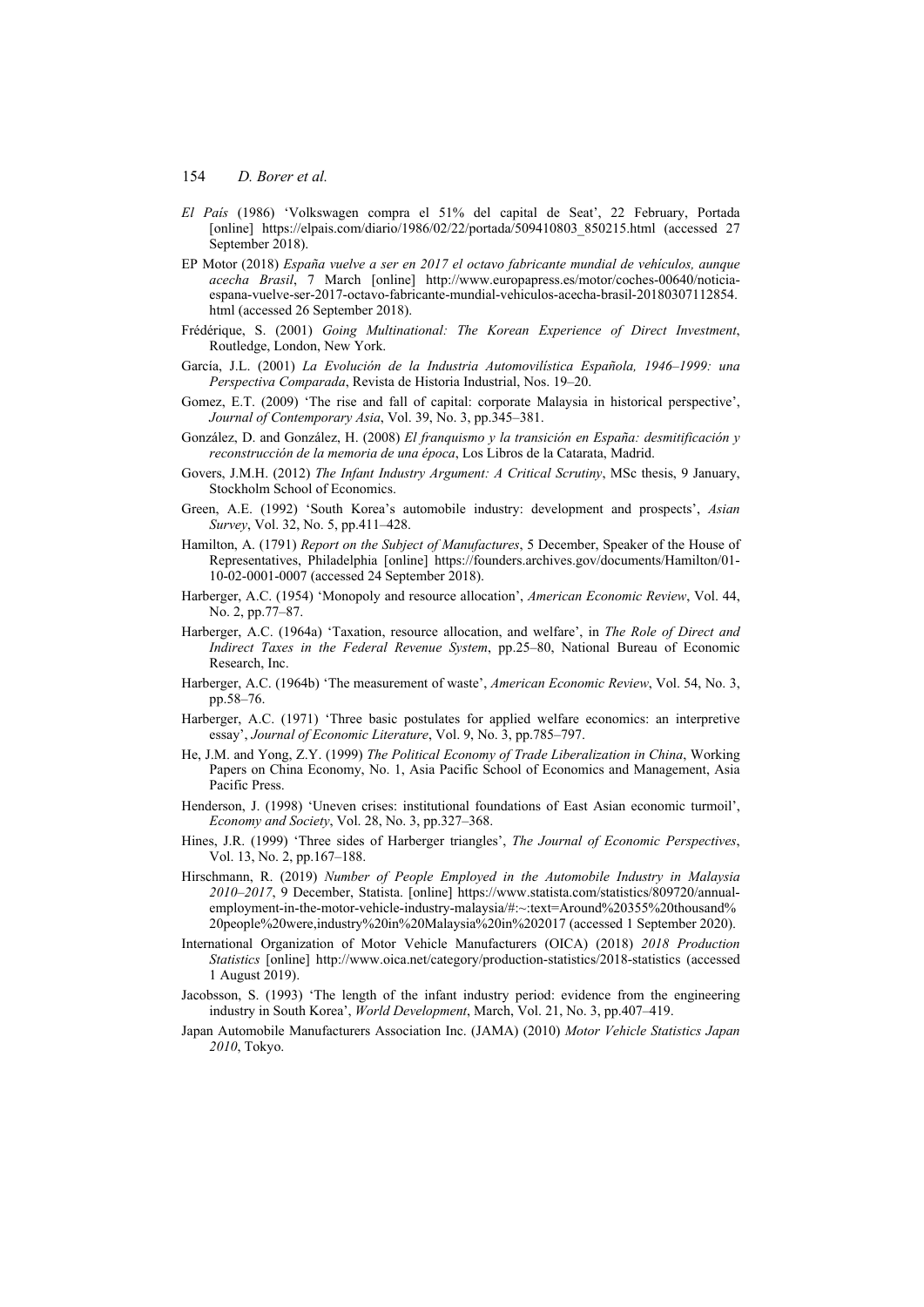- Kim, K. (1991) *The Korean Miracle (1962-1980) Revisited: Myths and Realities in Strategy and Development*, Working Paper # 166, Kellogg Institute for International Studies, IN, USA, November.
- Lee, B.H. and Cho, S.J. (2001) *Merger and Reconfiguring of Hyundai-Kia* [online] http://gerpisa.org/rencontre/9.rencontre/S13Lee-Cho.pdf (accessed 14 April 2020).
- Lee, J. (1997) 'The maturation and growth of infant industries: the case of Korea', *World Development*, Vol. 25, No. 8, pp.1271–1281.
- Leong, T. (2018) 'Analysts say no to PM Mahathir's idea for new Malaysian car company', *The Straits Time*, 11 June [online] https://www.straitstimes.com/asia/se-asia/analysts-say-noto-pm-mahathirs-idea-for-new-malaysian-car-company (accessed 24 July 2020).
- Lewin, I. (1981) 'Fiat ha dejado las manos libres a Seat para resolver el futuro', *El País, Economía* 28 June [online] https://elpais.com/diario/1981/06/28/economia/362527209\_850215.html (accessed 27 September 2018).
- List, F. (1910) *Das Nationale System der Politischen Oekonomie*, 2nd ed., Gustav Fischer Editorial, Jena, Stuttgart, Germany.
- MAA (2018a) *Duties & Taxes on Motor Vehicles*, Malaysian Automotive Association [online] http://www.maa.org.my/pdf/duties taxes on motor vehicles.pdf (accessed 23 September 2018).
- MAA (2018b) *Press Conference*, 23 January [online] http://www.maa.org.my/pdf/Market\_ Review\_2017.pdf (accessed 28 September 2018).
- Madrid, D.G.A. and González, M.O.H. (2008) *El franquismo y la transición en España: desmitificación y reconstrucción de la memoria de una época*, Los Libros de la Catarata, Madrid.
- MAI (2018) *Malaysia Automotive Institute Automotive Outlook 2018 Holistic Industry Growth Continues as National Automotive Policy 2014 (NAP2014) Enters Fifth Year*, Ministry of International Trade & Industry, Kuala Lumpur.
- Malaysian Automotive Association (MAA), *Summary of Sales and Production Data* [online] http://www.maa.org.my/info\_summary.html (accessed 27 September 2018).
- Mantle, J. (2017) 'The Proton Saga: why would Malaysia sell its 'symbol of dignity' to China?', *South China Morning Post*, 12 February [online] https://www.scmp.com/week-asia/business/ article/2069928/proton-saga-why-would-malaysia-sell-its-symbol-dignity-china (accessed 30 September 2018).
- Marshall, A. (1920) *Principles of Economics*, 8th ed., Macmillan & Co., London.
- Melitz, J.M. (2005) 'When and how should infant industries be protected?', *Journal of International Economics*, Vol. 66, No. 1, pp.177–196 [online] https://scholar.harvard.edu/files/ melitz/files/infant\_jie.pdf (accessed 20 July 2019).
- Mill, J.S. (1848) 'Principles of political economy', in *Collected Works of J.S. Mill*, University of Toronto Press, Toronto.
- Muhamad, A.F. (2008) *The Struggle for Recognition in Foreign Policy: Malaysia Under Mahathir 1981–2003*, PhD thesis in Philosophy in International Relations, London School of Economics and Political Science, London, UK [online] http://etheses.lse.ac.uk/2318/1/U615265.pdf (accessed 22 July 2020).
- Navarrete, D.F. (2005) 'La política económica exterior del franquismo: del aislamiento a la apertura', *Historia Contemporánea*, No. 30, pp.49–78.
- Nehru, V. (2012) *Modern Industrial Policy: Lessons from Malaysia's Auto Industry*, 22 March, Carnegie Endowement for International Peace [online] http://carnegieendowment.org/ 2012/03/22/modern-industrial-policy-lessons-from-malaysia-s-auto-industry-pub-47625 (accessed 23 September 2018).
- Nishiwaki, M. (2007) *Measuring the Effect of Infant Industry Protection: The Japanese in 1955– 1965*, Discussion Papers 2006-23, Hitotsubashi University, Tokyo, Japan.
- Parry, I., Walls, M. and Harrington, W. (2007) 'Automobile externalities and policies', *Journal of Economic Literature*, Vol. 45 , No. 2, pp.373–399.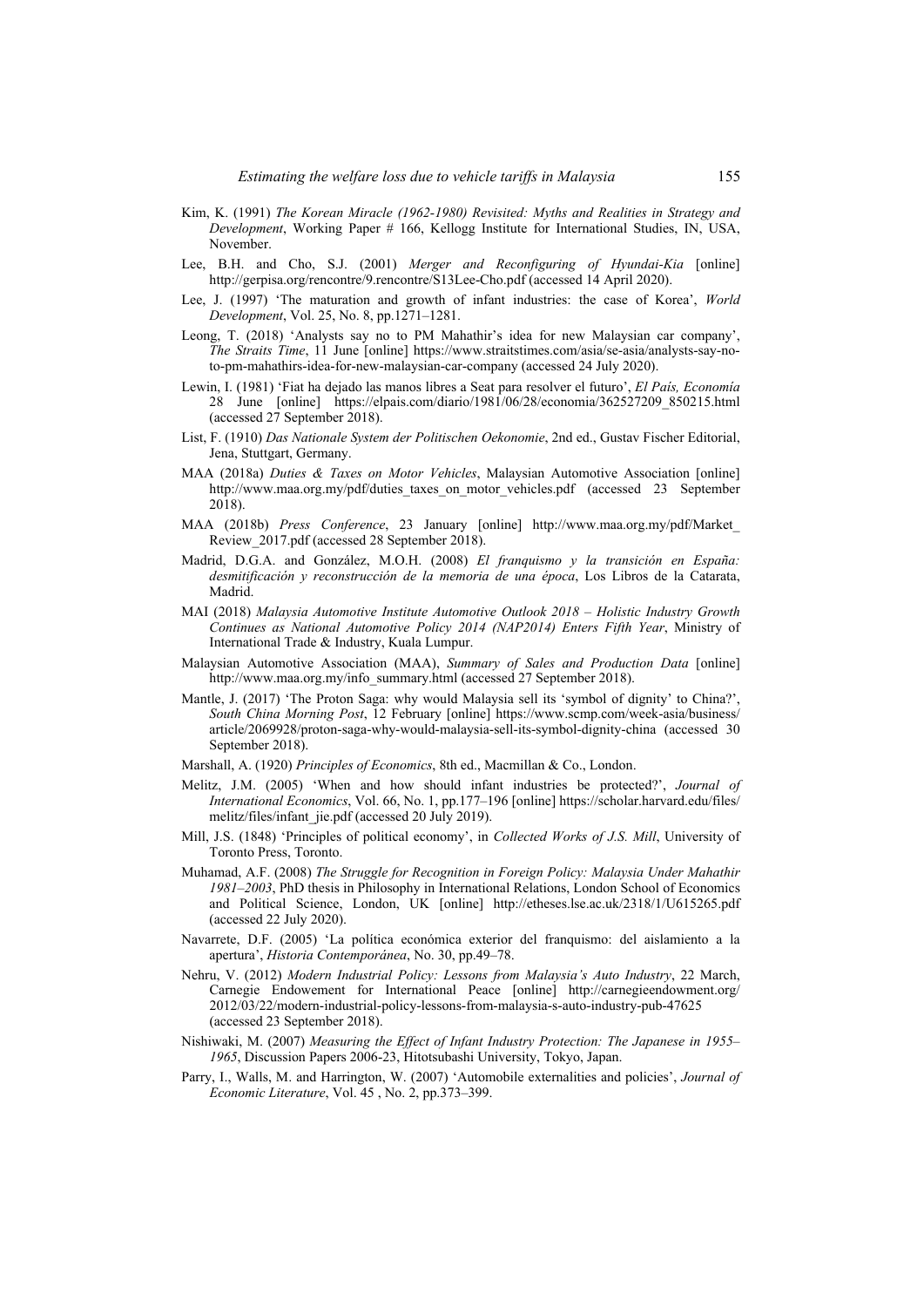- Perodua (2020) *About Us* [online] https://www.perodua.com.my/corporate-branding/about-us.html (accessed 1 September 2020).
- Pichnorak, S. and Vouchneng, S. (2013) *The Roles of Export-led Policies in Developing Automobile Industry in South Korea*, Royal University of Phnom Penh and Royal University of Law and Economics [online] https://www.academia.edu/3727668/Roles of export led policies in developing automobile industry in South Korea (accessed 14 April 2020).
- Porter, M.E. (1990) 'The competitive advantage of nations', *Harvard Business Review*, March/April, pp.73–91.
- Proton (2020) *Proton Adapting to Movement Control Order*, Press Release, 2 April [online] https://www.proton.com/en/press-release/2020/april/proton-adapting-to-movement-controlorder (accessed 1 September 2020).
- Rosli, M. (2006) 'The automobile industry and performance of Malaysian auto production', *Journal of Economic Cooperation*, Vol. 27, No. 1, pp.89–114 [online] http://www.sesric.org/ files/article/28.pdf (accessed 20 July 2019).
- San Román, E. (1995) 'El nacimiento de la SEAT: autarquia e intervención del INI', *Revista de Historia Industrial*, Vol. 7, No. 7, pp.141–165.
- *StarBiz* (2018) 'Call for clear auto policy: ideas economist says government must not resort on protectionism again', *StarBiz Newspaper*, print ed., 1 August.
- Tan, P. (2018) *Daihatsu Not in Favour of UMW's Proposed Perodua Takeover, Improved Offer for MBMR Coming*, 12 April, paultan.org [online] https://paultan.org/2018/04/12/daihatsu-not-infavour-of-umws-proposed-perodua-takeover-improved-offer-for-mbmr-coming-report/ (accessed 30 September).
- *The Star* (2018) 'Tun M on national car: we need to protect our infant industry', *The Star TV*, 30 July [online] https://www.thestartv.com/v/tun-m-on-national-car-we-need-to-protect-ourinfant-industry (accessed 22 July 2020).
- *The Straits Times* (2018) 'Malaysia PM Mahathir responds to people's rejection of new national car idea', *The Straits Times*, 17 July [online] https://www.straitstimes.com/asia/seasia/malaysia-pm-mahathir-gets-caustic-about-peoples-rejection-of-new-national-car-idea (accessed 23 September 2018).
- Tong, J.T., Terpstra, R.H. and Lim, N.C. (2012) 'Proton: its rise, fall and future prospects', *Asian Case Research Journal*, Vol. 16, No. 2, pp.347–377.
- United Nations, Security Council (1952) *Repertoire of the Practice of the Security Council*, Ch. 8, United Nations.
- Viana, I. (2013) 'Seat, la marca de coches que conquistó a los españoles', *ABC Actualidad*, 14 November [online] https://www.abc.es/archivo/20131114/abci-seat-historia-201311131217.html (accessed 26 September 2018).
- Wad, P. (2009) 'The automobile industry of Southeast Asia: Malaysia and Thailand', *Journal of the Asia Pacific Economy*, Vol. 14, No. 2, pp.172–193.
- Wad, P. (2011) 'Automotive industry in Malaysia: an assessment of its development', *International Journal of Automotive Technology and Management*, Vol. 11, No. 2, pp.152–171.
- Walras, L. (1954) *Elements of Pure Economics, or, the theory of Social Wealth*, 1st publication, 1874, American Economic Association and the Royal Economic Society by Allen and Unwin, London.

Yunus, N. (1985) 'It's more than just a car: PM', *The New Straits Time*, 9 September, p.1.

### **Notes**

1 In the UN discussions, the problem received the name of 'The Spanish question'. See United Nations, Security Council (1952, Ch. 8, pp.306–308).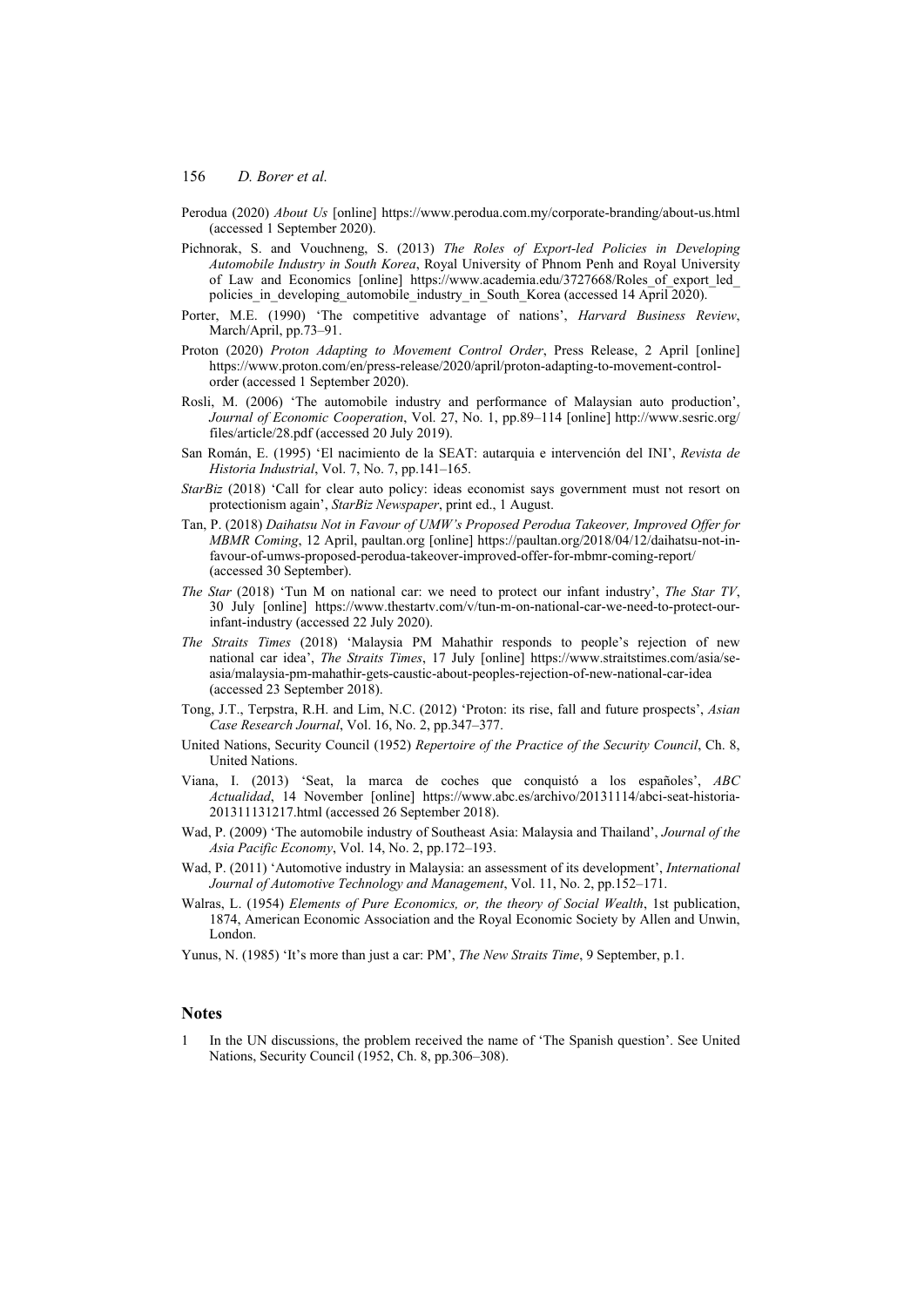- 2 The popular saying of the time changed the acronym to "Siempre estarás apretando tornillos", meaning "You will always have to tighten some lose screws." At that time, the far more expensive, foreign brands were preferred to SEAT.
- 3 According to Tong et al. (2012, p.360), "The decline [in sales in the UK] was attributed to the British demand for higher quality and safety standards, local competition and inadequate aftersales service."
- 4 Estimates of the cross-elasticity of demand show an interconnection of demand of certain models of Proton and Perodua. See Drebee et al. (2014).
- 5 See Appendix 1, total/foreign brand.
- 6 The median, rather than the mean, is used due to the large price differential of some few, high class expensive models. This allows a more appropriate price average.
- 7 For example, smaller models of Honda and Toyota, which are very popular brands in Malaysia, would cost well below 40,000 MYR without tariffs. One of the most inexpensive models, the Kia Picanto 1.2 EX, would cost approx. 25,500 MYR without tariffs which would be only 3,000 MYR more expensive than the currently cheapest, domestic car, Perodua Axia E. See Carsome (https://www.carsome.my/news/item/The-Ultimate-Malaysian-Car-Price-List-Without-GST).
- 8 Data corresponds to Proton's latest publicly published balance sheet in 2011 and Perodua's MBM company holding's balance sheet for 2014.
- 9 Melitz (2005), in his model for infant industry, also suggests a gradual reduction when lifting tariffs.

## **Appendix 1**

 *Number of models accounted for Median price of models Unit sales 2017 Price (weighted by sales)*  Total 514,003 Total/no. trucks **513,156**  Total/foreign brand **238,125 Perodua 42,752 204,887** 31,751 Honda 48 97,097 109,511 44,654 **Proton 12,340 12,340** 

Toyota 43 109,779 47,615 21,951

*Unit sales by brand and median price of vehicles (see online version for colours)* 

Notes: The price (weighted by sales) is calculated by multiplying the median price of models times the market share of the brand by unit sales, segregated by foreign and domestic. Hence, Honda's price (44,654) is calculated by multiplying its median price (97,097) times 45.99% which is their market share in the market for foreign vehicles in Malaysia (109,511/238,125).

> *Source:* Carsome (https://www.carsome.my/news/item/The-Ultimate-Malaysian-Car-Price-List-Without-GST), MAA (2018a, Table 2) and own calculations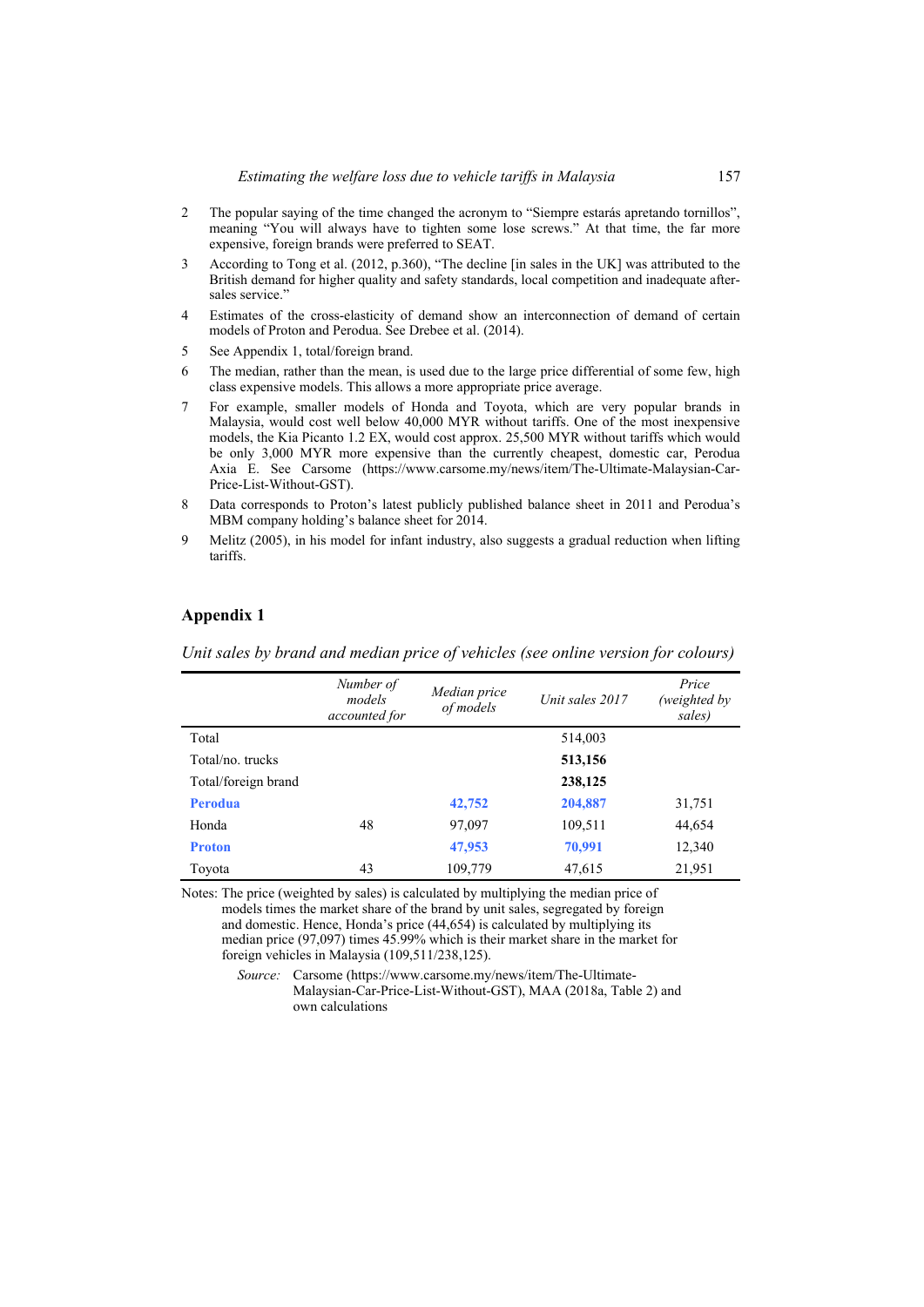|              | Number of<br>models<br>accounted for | Median price<br>of models | Unit sales 2017                           | Price<br>(weighted by<br>sales) |
|--------------|--------------------------------------|---------------------------|-------------------------------------------|---------------------------------|
| Nissan       | 28                                   | 111,671                   | 19,949                                    | 9,355                           |
| Mercedes     | 51                                   | 385,388                   | 12,067                                    | 19,530                          |
| Isuzu        | 14                                   | 107,789                   | 141                                       | 64                              |
| <b>BMW</b>   | 19                                   | 366,834                   | 10,618                                    | 16,357                          |
| Mazda        | 24                                   | 152,573                   | 9,454                                     | 6,057                           |
| Mitsubishi   | 11                                   | 112,400                   | 2,478                                     | 1,170                           |
| <b>VW</b>    | 14                                   | 163,688                   | 6,536                                     | 4,493                           |
| Ford         | 18                                   | 116,354                   | 551                                       | 269                             |
| Subaru       | 9                                    | 165,789                   | 4,782                                     | 3,329                           |
| Kia          | 13                                   | 145,222                   | 4,131                                     | 2,519                           |
| Hyundai      | 12                                   | 130,788                   | 3,913                                     | 2,149                           |
| Peugeot      | 7<br>10                              | 134,827                   | 1,924                                     | 1,089                           |
| Volvo        |                                      | 319,747                   | 1,021                                     | 1,371                           |
| Mini         | 12                                   | 248,521                   | 1,011                                     | 1,055                           |
| Lexus        | 28                                   | 462,400                   | 953                                       | 1,851                           |
| Audi         | 17                                   | 337,682                   | 701                                       | 994                             |
| Renault      | 6                                    | 143,492                   | 592                                       | 357                             |
| LandRover    | 7                                    | 499,811                   | 120                                       | 252                             |
| Jaguar       | 8                                    | 546,227                   | 57                                        | 131                             |
| <b>Total</b> | 399                                  |                           |                                           |                                 |
|              |                                      |                           | Average price                             | 151,337                         |
|              |                                      |                           | Average price (incl.<br>$10\%$ sales tax) | 166,470                         |
|              |                                      |                           | No taxes                                  | 84,289                          |

*Unit sales by brand and median price of vehicles (continued) (see online version for colours)* 

Notes: The price (weighted by sales) is calculated by multiplying the median price of models times the market share of the brand by unit sales, segregated by foreign and domestic. Hence, Honda's price (44,654) is calculated by multiplying its median price (97,097) times 45.99% which is their market share in the market for foreign vehicles in Malaysia (109,511/238,125).

> *Source:* Carsome (https://www.carsome.my/news/item/The-Ultimate-Malaysian-Car-Price-List-Without-GST), MAA (2018a, Table 2) and own calculations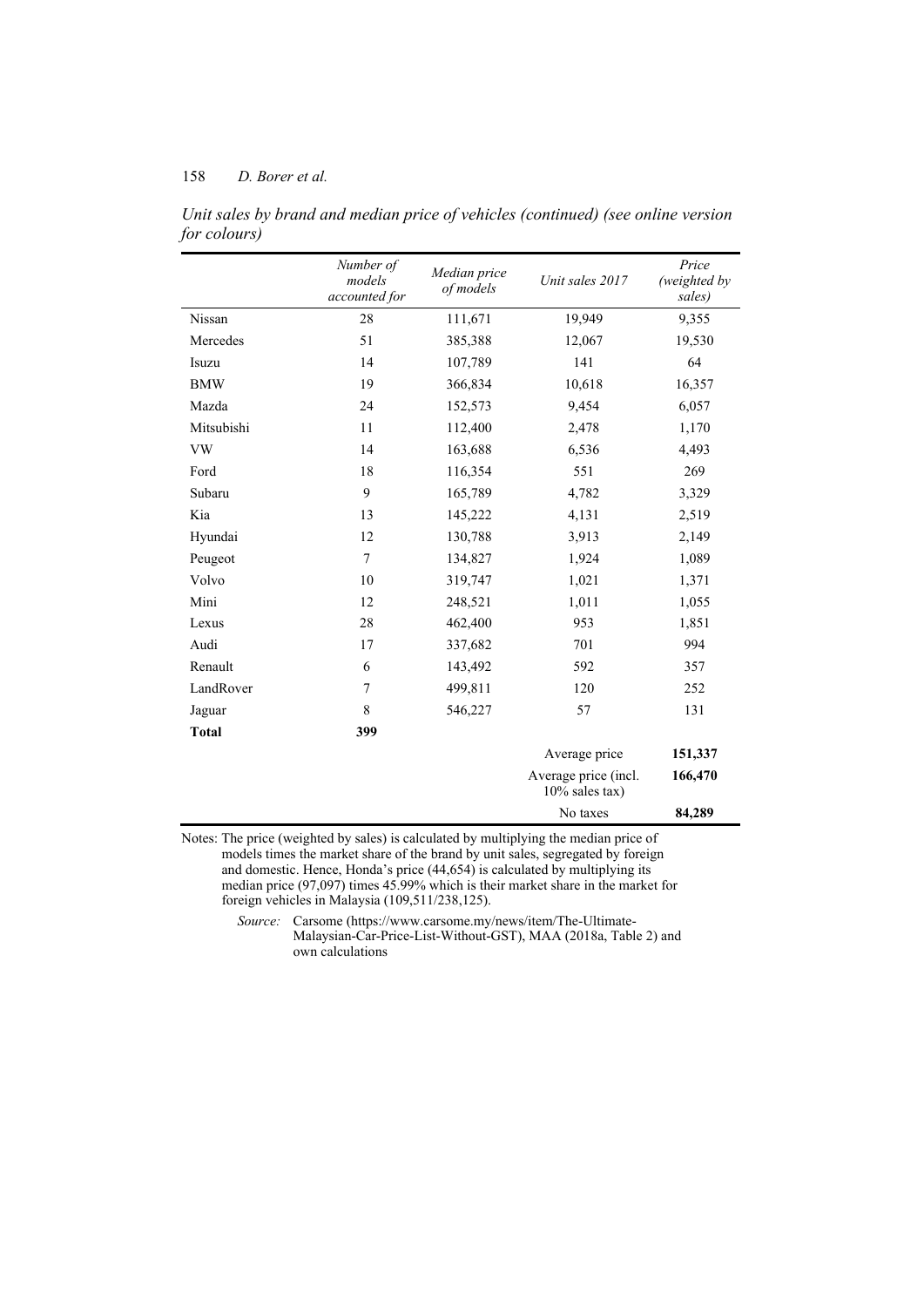## **Appendix 2**

| $\overline{A}$ | B                                         | C                                                 | D                                          | E                     | F                                                                          | G                                                           |
|----------------|-------------------------------------------|---------------------------------------------------|--------------------------------------------|-----------------------|----------------------------------------------------------------------------|-------------------------------------------------------------|
| Year           | Domestic<br>passenger<br>vehicle<br>sales | Consumer<br>prices change<br>(World Bank<br>data) | Estimate of<br>price for<br>average<br>car | Revenue<br>estimation | <i>Estimation of</i><br>welfare loss<br>$(93.21\% \text{ of }$<br>revenue) | Cumulated<br>welfare loss in<br>each year in<br>current MYR |
| 1985           | 7,060                                     | 0.346458791                                       | 19,831                                     | 140,014,105           | 130,507,147                                                                | 130,507,147                                                 |
| 1986           | 23,748                                    | 0.737002855                                       | 19,900                                     | 472,588,204           | 440,499,465                                                                | 571,458,766                                                 |
| 1987           | 24,390                                    | 0.290007909                                       | 20,047                                     | 488,937,982           | 455,739,093                                                                | 1,031,409,526                                               |
| 1988           | 42,361                                    | 2.556519453                                       | 20,105                                     | 851,670,844           | 793,842,394                                                                | 1,828,243,090                                               |
| 1989           | 51,989                                    | 2.813200897                                       | 20,619                                     | 1,071,953,970         | 999,168,295                                                                | 2,874,150,775                                               |
| 1990           | 71,886                                    | 2.617801047                                       | 21,199                                     | 1,523,905,446         | 1,420,432,266                                                              | 4,375,438,676                                               |
| 1991           | 84,080                                    | 4.358333333                                       | 21,754                                     | 1,829,085,463         | 1,704,890,560                                                              | 6,194,869,516                                               |
| 1992           | 80,229                                    | 4.7672283                                         | 22,702                                     | 1,821,377,008         | 1,697,705,509                                                              | 8,162,568,088                                               |
| 1993           | 93,066                                    | 3.536585366                                       | 23,784                                     | 2,213,519,201         | 2,063,221,248                                                              | 10,614,917,592                                              |
| 1994           | 119,381                                   | 3.724970554                                       | 24,626                                     | 2,939,829,026         | 2,740,214,635                                                              | 13,730,537,849                                              |
| 1995           | 179,714                                   | 3.450575096                                       | 25,543                                     | 4,590,399,471         | 4,278,711,347                                                              | 18,520,707,687                                              |
| 1996           | 222,717                                   | 3.488559459                                       | 26,424                                     | 5,885,113,372         | 5,485,514,174                                                              | 24,645,292,789                                              |
| 1997           | 254,167                                   | 2.662514597                                       | 27,346                                     | 6,950,449,407         | 6,478,513,893                                                              | 31,983,572,374                                              |
| 1998           | 125,800                                   | 5.270342003                                       | 28,074                                     | 3,531,715,159         | 3,291,911,700                                                              | 36, 127, 051, 357                                           |
| 1999           | 221,433                                   | 2.744561302                                       | 29,554                                     | 6,544,172,327         | 6,099,823,026                                                              | 44,130,893,545                                              |
| 2000           | 260,585                                   | 1.534740237                                       | 30,365                                     | 7,912,623,612         | 7,375,356,469                                                              | 52,717,449,440                                              |
| 2001           | 301,663                                   | 1.416784732                                       | 30,831                                     | 9,300,514,927         | 8,669,009,963                                                              | 62, 195, 535, 312                                           |
| 2002           | 327,336                                   | 1.807872463                                       | 31,268                                     | 10,235,030,709        | 9,540,072,124                                                              | 72,616,784,285                                              |
| 2003           | 275,347                                   | 1.089676326                                       | 31,833                                     | 8,765,115,191         | 8,169,963,870                                                              | 82,099,567,001                                              |
| 2004           | 286,259                                   | 1.421271159                                       | 32,180                                     | 9,211,746,977         | 8,586,269,357                                                              | 91,580,455,904                                              |
| 2005           | 302,947                                   | 2.975070927                                       | 32,637                                     | 9,887,318,704         | 9,215,969,764                                                              | 102,098,032,275                                             |
| 2006           | 270,289                                   | 3.609235642                                       | 33,608                                     | 9,083,898,622         | 8,467,101,906                                                              | 113,602,623,056                                             |
| 2007           | 279,014                                   | 2.027353178                                       | 34.821                                     | 9,715,590,104         | 9,055,901,536                                                              | 126,758,710,954                                             |

*Calculation of welfare loss over the period 1985–2019* 

Notes: The calculation uses the results of the year 2017, namely the fact that the welfare loss in that year was equivalent to 93.21% of the sales revenue of the two vehicle manufacturers, Proton and Perodua. The table of this appendix is built as follows: unit sales of domestic vehicles are presented in column B. The cost of one average, domestic car is calculated by the average value of one domestic car in 2017 corrected for each year with the consumer index changes (column D), rendering the estimated average value for one car in each year in column D. The revenue (column E) is estimated by multiplying the value of one average car with the number of cars sold ( $B \times D = E$ ). The welfare loss is estimated at 93.21% of revenue sales in 2017. Using the same ratio for each year renders the welfare loss for each year in column F ( $E \times 0.9321 = F$ ). This number is cumulated and corrected by the consumer price changes to render, in 2019, the value of 331 b MYR of cumulated welfare loss.